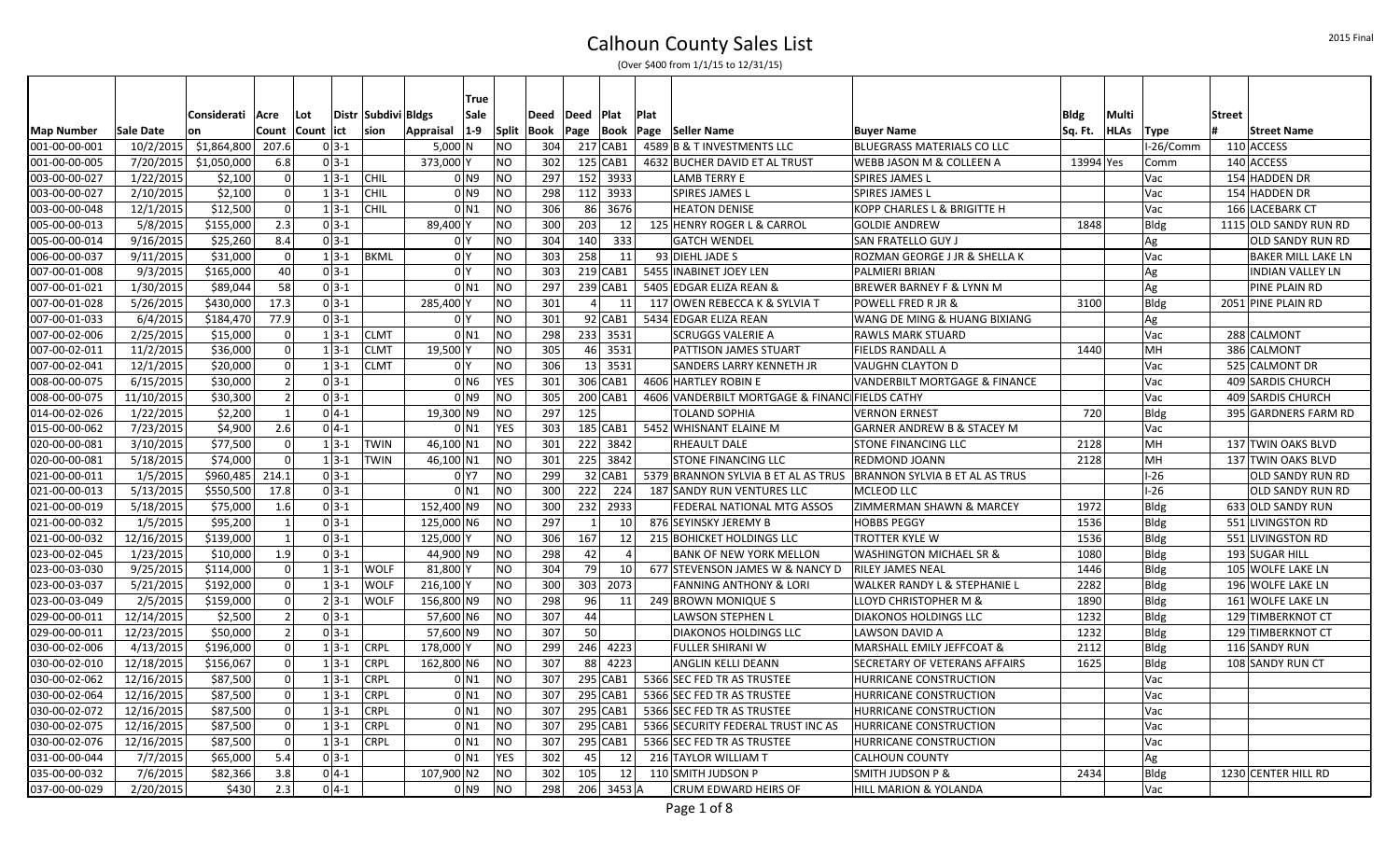|                   |            |             |                  |     |                    |                         |                    | True               |                |     |                       |                 |                |                                                                 |                                        |             |           |             |               |                        |
|-------------------|------------|-------------|------------------|-----|--------------------|-------------------------|--------------------|--------------------|----------------|-----|-----------------------|-----------------|----------------|-----------------------------------------------------------------|----------------------------------------|-------------|-----------|-------------|---------------|------------------------|
|                   |            | Considerati | Acre             | Lot |                    | Distr   Subdivi   Bldgs |                    | Sale               | Deed           |     | Deed Plat             |                 | <b>Plat</b>    |                                                                 |                                        | <b>Bldg</b> | Multi     |             | <b>Street</b> |                        |
| <b>Map Number</b> | Sale Date  | on          | Count Count lict |     |                    | sion                    | <b>Appraisal</b>   | $1-9$              | Split<br>Book  |     |                       |                 | Page Book Page | Seller Name                                                     | <b>Buyer Name</b>                      | Sq. Ft.     | HLAs Type |             |               | <b>Street Name</b>     |
| 037-00-00-046     | 1/22/2015  | \$4,100     | -9               |     | $0 4-1$            | SPHL                    |                    | 0 N9               | N <sub>O</sub> | 297 | 154 3590              |                 |                | <b>HUTTO WENDY</b>                                              | <b>REAL HOLDINGS LLC</b>               |             |           | Vac         |               | <b>DEARBORN RD</b>     |
| 037-00-00-069     | 3/17/2015  | \$15,000    | $\Omega$         |     | $1 4-1$            | SPHL                    | 0 <sub>N1</sub>    |                    | <b>YES</b>     | 299 | 92 3590               |                 |                | PIERCE ANN W                                                    | <b>ROBERTSON RUDOLPH B</b>             |             |           | Vac         |               | 138 DEARBORN           |
| 037-00-00-069     | 10/6/2015  | \$15,000    | $\Omega$         |     | $1 4-1$            | SPHL                    | 0 <sub>N9</sub>    |                    | <b>NO</b>      | 304 | 91 3590               |                 |                | ROBERTSON RUDOLPH B                                             | <b>ROBERTSON RANDOLPH B</b>            |             |           | Vac         |               | 138 DEARBORN           |
| 038-00-00-001     | 1/7/2015   | \$166,000   | 1.3              |     | $0 4-1$            |                         |                    | 0 <sub>N1</sub>    | <b>NO</b>      | 297 | 25                    |                 | $9$ 14 B       | THOMPSON MARY CAROLINE ET AL GAME ON FARMS LLC                  |                                        |             |           | Ag          |               | 35 KAMINER RD          |
| 038-00-00-002     | 1/7/2015   | \$718,550   | 37               |     | $0 4-1$            |                         | 2,500 N1           |                    | <b>NO</b>      | 297 | 32                    |                 |                | KAMINER PATRICIA WILLIAMSON & GAME ON FARMS LLC                 |                                        |             |           | Ag          |               | <b>KAMINER RD</b>      |
| 038-00-00-004     | 1/7/2015   | \$166,000   | 26.9             |     | $0 4-1$            |                         | $0$ N1             |                    | <b>NO</b>      | 297 | 25                    |                 | $\vert$        | 10 THOMPSON MARY CAROLINE ET AL GAME ON FARMS LLC               |                                        |             |           | Ag          |               |                        |
| 038-00-00-005     | 1/7/2015   | \$718,550   | 18.3             |     | $0 4-1$            |                         | $0$ N1             |                    | <b>NO</b>      | 297 | 32                    |                 | 4 <sup>1</sup> | 10 KAMINER PATRICIA WILLIAMSON & GAME ON FARMS LLC              |                                        |             |           | Ag          |               | <b>KAMINER RD</b>      |
| 038-00-00-006     | 1/7/2015   | \$718,550   | 18.3             |     | $0 4-1$            |                         | 23,700 N1          |                    | <b>NO</b>      | 297 | 32                    |                 | $\vert$        | 10 KAMINER PATRICIA WILLIAMSON & GAME ON FARMS LLC              |                                        | 2030        |           | Bldg        |               | 108 KAMINER            |
| 038-00-00-007     | 1/7/2015   | \$718,550   | 29.8             |     | $0 4-1$            |                         | $0$ N1             |                    | <b>NO</b>      | 297 | 52                    |                 | $\vert$        | 10 KAMINER PATRICIA WILLIAMSON & GAME ON FARMS LLC              |                                        |             |           | Ag          |               |                        |
| 038-00-00-010     | 1/7/2015   | \$718,550   | 30.7             |     | $0 4-1$            |                         |                    | $0$ N <sub>1</sub> | <b>NO</b>      | 297 | 32                    |                 | 4 <sup>1</sup> | 10 KAMINER PATRICIA WILLIAMSON & GAME ON FARMS LLC              |                                        |             |           | Ag          |               |                        |
| 038-00-00-011     | 1/7/2015   | \$166,000   | 19.4             |     | $0 4-1$            |                         | $0$ N1             |                    | <b>NO</b>      | 297 | 25                    |                 | $\vert$        | 10 THOMPSON MARY CAROLINE ET AL GAME ON FARMS LLC               |                                        |             |           | Ag          |               |                        |
| 038-00-00-012     | 1/7/2015   | \$718,550   | 19.1             |     | $0 4-1$            |                         |                    | $0$ N <sub>1</sub> | <b>NO</b>      | 297 | 32                    |                 | $\vert$        | 10 KAMINER PATRICIA WILLIAMSON & GAME ON FARMS LLC              |                                        |             |           | Ag          |               |                        |
| 038-00-00-013     | 1/7/2015   | \$718,550   | 22               |     | $0 4-1$            |                         | $0$ N1             |                    | <b>NO</b>      | 297 | 32                    |                 | $\overline{4}$ | 10 KAMINER PATRICIA WILLIAMSON & GAME ON FARMS LLC              |                                        |             |           | Ag          |               |                        |
| 038-00-00-027     | 1/7/2015   | \$718,550   | 15.4             |     | $0 4-1$            |                         | $0$ N1             |                    | <b>NO</b>      | 297 | $32 \mid 3467 \mid A$ |                 |                | KAMINER PATRICIA WILLIAMSON & GAME ON FARMS LLC                 |                                        |             |           | Ag          |               | <b>KENNERLY RD</b>     |
| 038-00-00-033     | 7/10/2015  | \$205,000   | 60               |     | $0 4-1$            |                         | 85,500 N6          |                    | <b>NO</b>      | 302 | 63 3584 A             |                 |                | PADGETT LUTHER J & PATRICIA T                                   | <b>HOOKER BOBBY R &amp; JEAN</b>       | 1152        |           | Bldg        |               | 143 DEARBORN RD        |
| 038-00-00-039     | 1/7/2015   | \$718,550   | 1.7              |     | $0 4-1$            |                         |                    | $0$ N <sub>1</sub> | <b>NO</b>      | 297 | 32 3083               |                 |                | KAMINER PATRICIA WILLIAMSON & GAME ON FARMS LLC                 |                                        |             |           | Ag          |               |                        |
| 038-00-00-040     | 1/7/2015   | \$718,550   | 13               |     | $0 4-1$            |                         |                    | $0$ N <sub>1</sub> | <b>NO</b>      | 297 | 32                    |                 | -91            | 13 KAMINER PATRICIA WILLIAMSON & GAME ON FARMS LLC              |                                        |             |           | Ag          |               | KAMINER RD             |
| 038-00-00-042     | 4/14/2015  | \$14,000    | 6.6              |     | $0 4-1$            |                         | $0$ N1             |                    | <b>YES</b>     | 299 | 256 CAB1              |                 |                | 5426 GAME ON FARMS LLC                                          | <b>ROOF VICTOR ONEAL JR</b>            |             |           | Vac         |               |                        |
| 039-00-00-014     | 10/19/2015 | \$145,880   | 41.4             |     | $0 4-1$            |                         | 0 <sub>N1</sub>    |                    | <b>NO</b>      | 304 | $204$ CAB1            |                 |                | 5463 SAYLOR JOHNNIE B & EDNA R                                  | <b>GAME ON FARMS LLC</b>               | <b>NCV</b>  |           | Bldg        |               | <b>KAIGLER RD</b>      |
| 041-00-00-002     | 1/12/2015  | \$348,305   | 105              |     | $0 4-1$            |                         | 62,000 N1          |                    | <b>NO</b>      | 297 | 84                    | 983             |                | <b>WINCHESTER BROTHERS</b>                                      | <b>COUNTY LINE LLC</b>                 | 1040        |           | Bldg        |               | 1440 AZ ROAD           |
| 046-00-00-028     | 12/3/2015  | \$226,000   | $\mathbf 0$      |     | $1 4-1$            | DOLT                    | 9,700 N1           |                    | <b>NO</b>      | 306 | 21 3318               |                 |                | MITCHELL SMOAK PARTNERSHIP                                      | <b>DEMUSIS CHARLES E &amp; NANCY</b>   |             |           | Hanger      |               | 160 DO LITTLE          |
| 046-00-00-047     | 9/15/2015  | \$20,000    | 0.7              |     | $0 4-1$            |                         | 0 <sub>N1</sub>    |                    | <b>YES</b>     | 304 | $344$ CAB1            |                 |                | 5473 SMOAK ROBERT ALAN                                          | <b>MCELROY SCOTT</b>                   |             |           | Vac         |               |                        |
| 047-00-01-024     | 6/2/2015   | \$66,500    | 1.6              |     | $0 4-1$            |                         | 66,700 Y           |                    | <b>NO</b>      | 301 | $19$ CAB1             |                 |                | 4568 MEDLIN ERNEST R & LAURIE JTWRO JONES GINGER ANNETTE        |                                        | 1616        |           | Bldg        |               | 7617 COLUMBIA RD       |
| 047-00-02-027     | 11/5/2015  | \$16,000    | $\overline{4}$   |     | $0 4-1$            |                         | $0$ N1             |                    | <b>NO</b>      | 305 | 19                    | 12              |                | <b>JACKSON HEBER SR</b>                                         | KAIGLER JEFFREY L                      |             |           | Vac         |               | 149 KAIGLER            |
| 049-00-01-072     | 8/7/2015   | \$58,000    | $\vert$ 3        |     | $0 4-1$            |                         | $0$ N <sub>1</sub> |                    | <b>YES</b>     | 302 |                       |                 |                | 205 CAB1   5447 RUSSELL TERRY & CHRISTINA M                     | <b>ANTLEY GREG H</b>                   |             |           | Vac         |               |                        |
| 052-00-01-032     | 6/20/2015  | \$11,000    | $\Omega$         |     | $1 3-1$            | <b>HSID</b>             |                    | 0 <sub>N2</sub>    | <b>NO</b>      | 301 | 212 3384 B            |                 |                | <b>MACK PROPERTIES</b>                                          | <b>MACK TOBI</b>                       |             |           | Vac         |               | 135 HILLSIDE           |
| 052-00-01-049     | 8/31/2015  | \$144,000   | 0.9              |     | $0 3-1$            |                         | 125,100 Y          |                    | <b>NO</b>      | 303 | 195                   | 11              |                | 973 POWELL BENJAMIN JAMES &                                     | <b>CARTER STANLEY L</b>                | 1445        |           | Bldg        |               | 134 FOXGLOVE           |
| 052-00-02-022     | 3/19/2015  | \$10,000    | $\mathbf{1}$     |     | $0 3-1$            |                         | 0 <sup>1</sup>     |                    | <b>NO</b>      | 299 | 14 4028 A             |                 |                | 0 CORLEY DON W & PATRICIA JTWROS ROCHESTER PAUL III             |                                        |             |           | Vac         |               | <b>VALLEY RIDGE RD</b> |
| 053-00-01-042     | 11/24/2015 | \$125,000   | 4.8              |     | $0 3-1$            |                         | 76,500 Y           |                    | <b>NO</b>      | 305 |                       |                 |                | 261 1413 11/14 LLOYD CHRISTOPHER                                | LAMBERTH RUSSELL G                     | 1150        |           | Bldg        |               | 220 TIDWELL            |
| 053-00-01-093     | 9/17/2015  | \$200,000   | 12.1             |     | $0 3-1$            |                         | 16,700 N1          |                    | <b>NO</b>      | 303 | 338 CAB1              |                 |                | 4992 GRUBB FRANCES CLARKE                                       | RATLIFF J BRYAN & JESSICA N            |             |           | Ag          |               | 229 HAIGS HILL         |
| 053-00-01-094     | 9/17/2015  | \$200,000   | 10               |     | $0 3-1$            |                         | $0$ N1             |                    | <b>NO</b>      | 303 | 338 CAB1              |                 |                | 5099 GRUBB FRANCES CLARKE                                       | RATLIFF J BRYAN & JESSICA N            |             |           | Ag          |               |                        |
| 053-00-02-017     | 6/19/2015  | \$93,500    | $\mathbf 0$      |     | $1 \overline{3-1}$ | <b>CFOR</b>             | 80,900 Y           |                    | <b>NO</b>      | 301 | 210 3292              |                 |                | <b>STEPHENSON T E SR</b>                                        | LIGHT RICHARD D & CHRISTEN             | 1536        |           | <b>Bldg</b> |               | 159 IRIS LN            |
| 053-00-02-029     | 2/25/2015  | \$7,500     | 0                |     | $1 3-1$            | <b>CFOR</b>             | $0$ N1             |                    | N <sub>O</sub> | 298 | 139 3292              |                 |                | <b>COGHLAN TIMOTHY &amp; PATRICIA</b>                           | PHALEN ASHLEY A & LAWRENCE F &         |             |           | Vac         |               | 113 CAROLINA LN        |
| 053-00-02-029     | 7/24/2015  | \$9,000     | $\Omega$         |     | $1 3-1$            | <b>CFOR</b>             | $0$ N1             |                    | <b>NO</b>      | 302 | 148 3292              |                 |                | PHALEN ASHLEY A & LAWRENCE F & MATTHEWS DONNY R                 |                                        |             |           | Vac         |               | 113 CAROLINA LN        |
| 058-00-00-037     | 9/18/2015  | \$50,000    | 10.5             |     | $0 3-1$            |                         | 0 <sup>1</sup>     |                    | <b>YES</b>     | 303 | 343                   | 12              |                | 217 PATIENCE LLC                                                | <b>RATLIFF J BRYAN &amp; JESSICA N</b> |             |           | Ag          |               |                        |
| 059-00-01-060     | 10/23/2015 | \$105,856   | 37.3             |     | $0 3-1$            |                         | $0$ N1             |                    | <b>YES</b>     | 304 | 239                   |                 |                | 539 12/218 JAMES WILLIAM A & CONSTANCE S DIEHL JADE S & JACOB M |                                        |             |           | Vac         |               |                        |
| 059-00-02-009     | 2/19/2015  | \$16,000    | $\vert$ 3        |     | $0 3-1$            | <b>RRES</b>             | 0Y                 |                    | <b>NO</b>      | 298 | $114$ CAB1            |                 |                | 5054 HACKNEY M WAYNE                                            | <b>MIDDLEMISS MARY F</b>               |             |           | Vac         |               | 1199 OLD SWAMP RD      |
| 059-00-02-050     | 7/7/2015   | \$28,000    | 5                |     | $0 3-1$            |                         | 0 <sup>N</sup>     |                    | <b>NO</b>      | 297 | 10 <sup>1</sup>       | 10 <sup>1</sup> |                | 112 FARLEY MICHAEL                                              | <b>ODUM ANDRIA</b>                     |             |           | Vac         |               | OLD SWAMP RD           |
| 059-00-02-060     | 5/11/2015  | \$209,000   | $\overline{3}$   |     | $0 3-1$            |                         | 326,300 Y          |                    | <b>NO</b>      | 301 | 68 4008 B             |                 |                | PENN EARL I & DOROTHY ANN                                       | <b>HORN VAN BRETT &amp; JILLIAN</b>    | 2598        |           | Bldg        |               | 907 OLD SWAMP RD       |
| 059-00-02-071     | 4/6/2015   | \$130,832   | 35.4             |     | $0 3-1$            |                         | $0$ N1             |                    | <b>YES</b>     | 299 | 206 CAB1              |                 |                | 5420 HEPTA GROUP LLC                                            | <b>BOZARD STEVEN A &amp; HEIDI</b>     |             |           | Ag          |               |                        |
| 059-00-02-072     | 4/22/2015  | \$485,690   | 45.1             |     | $0 3-1$            |                         | $0$ N1             |                    | <b>YES</b>     | 299 | 347 CAB1              |                 |                | 4877 HEPTA GROUP LLC                                            | <b>HOBBS PEGGY H</b>                   |             |           | Ag          |               |                        |
| 059-00-02-073     | 4/24/2015  | \$79,000    | 22.6             |     | $0 3-1$            |                         |                    | 0 <sub>N1</sub>    | YES            | 300 | $13$ CAB1             |                 |                | 5427 HEPTA GROUP LLC                                            | HART MICHAEL D & JACKIE D              |             |           | Ag          |               |                        |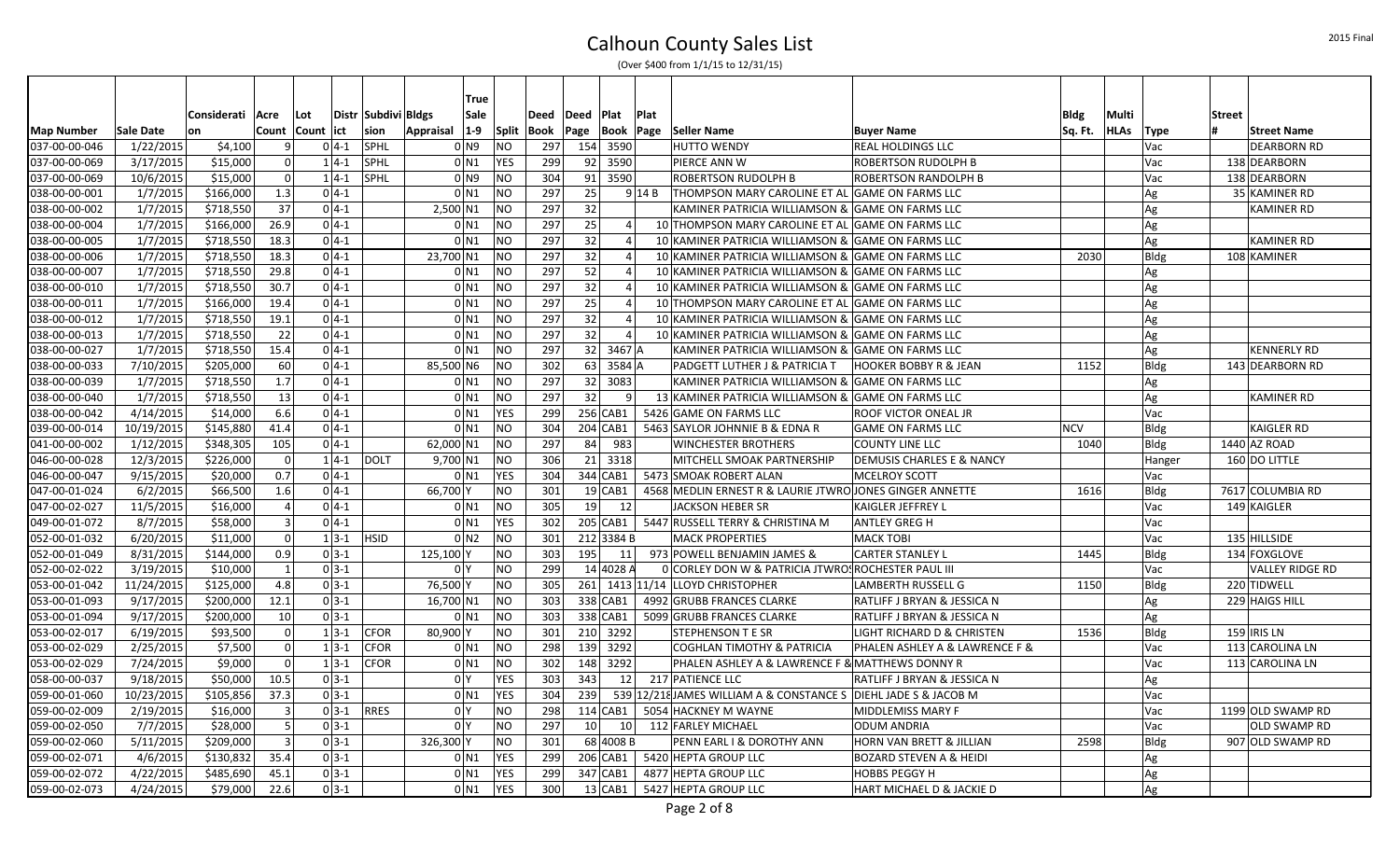|                   |            |                  |                |                     |                     | True                           |                |             |             |                        |                |                                                          |                                       |         |             |      |               |                        |
|-------------------|------------|------------------|----------------|---------------------|---------------------|--------------------------------|----------------|-------------|-------------|------------------------|----------------|----------------------------------------------------------|---------------------------------------|---------|-------------|------|---------------|------------------------|
|                   |            | Considerati Acre |                | Lot                 | Distr Subdivi Bldgs | Sale                           |                | <b>Deed</b> | Deed   Plat |                        | Plat           |                                                          |                                       | Bldg    | Multi       |      | <b>Street</b> |                        |
| <b>Map Number</b> | Sale Date  | lon              |                | Count   Count   ict | sion                | Appraisal   1-9   Split   Book |                |             |             |                        |                | Page  Book  Page  Seller Name                            | <b>Buyer Name</b>                     | Sq. Ft. | <b>HLAs</b> | Type | l#            | <b>Street Name</b>     |
| 059-00-03-030     | 8/13/2015  | \$350,000        | 10             | $0 3-1$             |                     | 234,100 N1                     | <b>YES</b>     | 302         | 311         | 11                     |                | 751 HAIR HEATHER G & BRIAN J                             | <b>PITTS DAVID &amp; WHITNEY</b>      | 2492    |             | Bldg |               | 290 RIVER RIDGE WAY    |
| 059-00-03-035     | 8/3/2015   | \$350,000        | 10             | $0 3-1$             |                     | $0$ N <sub>1</sub>             | <b>YES</b>     | 302         |             | $311$ CAB1             |                | 5302 HAIR BRIAN J & HEATHER G                            | PITTS DAVID & WHITNEY                 |         |             | Vac  |               | <b>RIVER RIDGE WAY</b> |
| 060-00-00-029     | 4/22/2015  | \$485,690        | 65.4           | $0 3-1$             |                     | 97,600 Y                       | <b>NO</b>      | 299         |             |                        |                | 347 11/30 3499 HEPTA GROUP LLC                           | <b>HOBBS PEGGY H</b>                  | 1584    |             | Bldg |               | 175 ROLLING HILLS      |
| 060-00-00-053     | 2/4/2015   | \$16,000         | $\Omega$       | $2 3-1 $            |                     | 0 <sup>Y</sup>                 | <b>NO</b>      | 298         |             | 120 3887               |                | <b>CINICOLA MELODIE G</b>                                | YEAMAN TODD ALAN                      |         |             | Vac  |               | 146 VALLEY VIEW LN     |
| 061-00-00-041     | 4/22/2015  | \$985,690        | 204.6          | $0 3-1$             |                     | 137,900 Y                      | <b>NO</b>      | 300         |             | $1 \vert 3928 \vert A$ |                | <b>HOBBS PEGGY H</b>                                     | <b>HEPTA GROUP LLC</b>                | 1792    |             | Bldg |               | 91 MULLER LAKE RD      |
| 064-00-02-013     | 3/4/2015   | \$10,000         | $\Omega$       | $1 4-1$             | <b>MCCL</b>         | $0$ N <sub>1</sub>             | NO             | 298         | 263         |                        | $\overline{9}$ | 608 STABLER FAMILY LTD PARTNERSHIP GOLSON VALLERY        |                                       |         |             | Vac  |               | 277 OTT SISTERS RD     |
| 064-00-02-060     | 5/11/2015  | \$118,575        | $\Omega$       | $1 4-1$             | <b>DOOL</b>         | 157,000 N6                     | N <sub>O</sub> | 300         |             | 225 3496               |                | <b>ATKINS SHARON T</b>                                   | <b>CITIMORTGAGE INC</b>               | 1989    |             | Bldg |               | 145 HOWELL LN          |
| 066-00-02-006     | 9/29/2015  | \$49,000         | $\overline{1}$ | $04-1$              |                     | 57,000 N9                      | N <sub>O</sub> | 304         | 72          | 374                    |                | FEDERAL NATIONAL MORTGAGE ASSTOLLEFSON DALLAS M          |                                       | 1057    |             | Bldg |               | 151 CAW CAW HWY        |
| 066-00-02-054     | 7/27/2015  | \$151,680        | 50.5           | $0 4-1$             |                     | 0 <sup>Y</sup>                 | NO             | 302         | 147         | 10 <sup>1</sup>        |                | 616 INABINET FURMAN CRAIG                                | L & J INVESTMENTS LLC                 |         |             | Ag   |               | <b>TULIP LN</b>        |
| 066-00-02-061     | 1/22/2015  | \$900            | 1.4            | $0 4-1$             |                     | 0 N9                           | NO             | 297         | 160         |                        |                | <b>GENERAL J B</b>                                       | <b>BARANICH KAREN</b>                 |         |             | Vac  |               | <b>COLUMBIA RD</b>     |
| 066-00-02-066     | 1/22/2015  | \$1,200          | 1.9            | $0 4-1$             |                     | 2,000 N9                       | NO             | 297         | 135         | 11                     |                | 340 GENERAL J B                                          | R & O ENTERPRISES                     |         |             | Vac  |               | 45 WOODPECKER LN       |
| 067-00-00-043     | 12/16/2015 | \$45,000         | 90             | $0 4-1$             |                     | $0$ N <sub>1</sub>             | <b>NO</b>      | 306         | 191         | $\vert$ 3              |                | 45 TAYLOR BROS CONST CO INC                              | <b>REEDS HOLDINGS LLC</b>             |         |             | Ag   |               |                        |
| 067-00-00-056     | 1/22/2015  | \$1,600          | 4.9            | $0 4-1$             |                     | $01$ N <sub>9</sub>            | <b>NO</b>      | 297         | 121         |                        |                | WILSON WALTER F                                          | <b>VERNON ERNEST</b>                  |         |             | Vac  |               |                        |
| 068-00-00-028     | 3/26/2015  | \$96,000         | 68             | $0 4-1$             |                     | 0 <sup>1</sup>                 | NO             | 299         | -89         | 639                    |                | TAIT DOUGLAS S                                           | <b>SFR PROPERTIES LP</b>              |         |             | Ag   |               | <b>KENNERLY RD</b>     |
| 068-00-00-050     | 4/6/2015   | \$20,000         | 4.4            | $0 4-1$             |                     | 0 <sup>1</sup>                 | <b>NO</b>      | 299         | 244         | 3435 A                 |                | BROWNING RUSSELL L & RHONDA KHORNE HARRIET W LIFE ESTATE |                                       |         |             | Vac  |               | MURPH MILL RD          |
| 068-00-00-069     | 1/7/2015   | \$7,050          | 4.7            | $0 4-1$             |                     | 0 <sub>N1</sub>                | NO             | 297         | 23          | 11                     |                | 820 CROSBY DAVID L                                       | HUTTO JODY B & STEELE DONALD W        |         |             | Vac  |               |                        |
| 069-00-01-084     | 10/1/2015  | \$10,010         | $\Omega$       | $1 4-1$             | <b>MYER</b>         | 0 <sup>1</sup>                 | <b>NO</b>      | 304         |             | 120 4341 B             |                | lwhatley dottie a                                        | <b>FELDER DOROTHY T</b>               |         |             | Vac  |               | 28 MYERS               |
| 069-00-02-014     | 7/6/2015   | \$10,500         | $\Omega$       | $1 4-1$             | <b>WAYC</b>         | 0 <sup>1</sup>                 | N <sub>O</sub> | 302         | -59 l       | 12                     |                | 51 RENAU FRANK R & DORIS M                               | <b>BROWN THOMAS L &amp; BRENTON O</b> |         |             | Vac  |               | 204 LAKEWAY            |
| 069-00-02-026     | 3/5/2015   | \$20,000         | $\Omega$       | $1 4-1$             | <b>LKWY</b>         | 3,800 N9                       | <b>NO</b>      | 298         | 329         | 802                    |                | <b>CRAWFORD H KEITH</b>                                  | RUSSELL JOHNATHAN                     |         |             | Vac  |               | 135 CYPRESS LN         |
| 069-00-02-037     | 7/13/2015  | \$11,300         | $\Omega$       | $1 4-1$             | <b>LKWY</b>         | 0 <sup>1</sup>                 | <b>NO</b>      | 302         | 93          | 802                    |                | LUCAS HAZEL RENAU                                        | <b>TYLER MATTHEW</b>                  |         |             | Vac  |               | LAKEWAY DR             |
| 069-00-04-017     | 4/16/2015  | \$28,000         | 14.1           | $0 4-1 $            |                     | $0$ N1                         | N <sub>O</sub> | 299         | 293         |                        |                | BOZARD E EUGENE                                          | <b>WAYSTACK PROPERTIES LLC</b>        |         |             | Ag   |               | <b>NANDINA TR</b>      |
| 069-00-04-020     | 10/26/2015 | \$35,005         | 11.8           | $0 4-1$             |                     | 0 <sup>Y</sup>                 | <b>NO</b>      | 304         | 259         | 116                    |                | 677 ATKINS E B                                           | <b>WAYSTACK PROPERTIES LLC</b>        |         |             | Ag   |               | MURPH MILL RD          |
| 070-00-02-030     | 5/26/2015  | \$500            | $\Omega$       | $1 4-1$             | PERR                | 1,000 N1                       | NO             | 301         | 76 l        | 11                     |                | 150 BRANTLEY MICHAEL                                     | <b>HAIGLER FRANKLIN</b>               |         |             | Vac  |               | 1926 KENNERLY RD       |
| 070-00-02-034     | 2/27/2015  | \$125,000        | $\Omega$       | $1 4-1$             | PERR                | 189,700 Y                      | <b>NO</b>      | 299         | 161         | 11                     |                | 150 SPIRES JIMMY                                         | <b>DILTZ RICK &amp; HOLLIE</b>        | 2600    |             | Bldg |               | 1898 KENNERLY RD       |
| 070-00-02-053     | 2/13/2015  | \$12,500         | $\Omega$       | $1 4-1$             | <b>PERR</b>         | 0 <sup>1</sup>                 | <b>NO</b>      | 298         |             | 47 IN FIL              |                | <b>WALTERS PERRY O</b>                                   | <b>GUINYARD EDDIE &amp; DERYL</b>     |         |             | Vac  |               | 40 NORTHWOOD CT        |
| 070-00-02-063     | 4/9/2015   | \$12,500         | $\Omega$       | $1 4-1$             | PERR                | $0$ N1                         | <b>NO</b>      | 299         |             | 229 3834 B             |                | WALTERS PERRY O                                          | WHITE BARBARA A & JONNY L             |         |             | Vac  |               | 13 TIMBER LN           |
| 070-00-02-075     | 8/4/2015   | \$12,505         | $\mathbf 0$    | $1 4-1$             | PERR                | 0 <sup>1</sup>                 | <b>NO</b>      | 302         |             | 198 3834B              |                | WALTERS PERRY O                                          | <b>LARKINS NICOLE</b>                 |         |             | Vac  |               | 85 TIMBER LN           |
| 070-00-03-029     | 5/18/2015  | \$77,000         | 29             | $04-1$              |                     | $0$ N <sub>6</sub>             | NO             | 301         | 215         |                        |                | RICE JOSEPH W JR                                         | FIRST CITIZENS BANK & TRUST CO        |         |             | Ag   |               | 2011 KENNERLY RD       |
| 070-00-04-074     | 9/14/2015  | \$7,054          | 2.5            | $0 4-1$             |                     | 0 <sup>1</sup>                 | <b>NO</b>      | 303         |             | 274 4400               |                | <b>BOZARD RONNIE L</b>                                   | MASSEY HERMAN &                       |         |             | Vac  |               |                        |
| 072-00-00-040     | 1/22/2015  | \$3,000          | 3.5            | $0 4-1 $            |                     | 0 N9                           | NO             | 297         |             | 129 2624               |                | <b>PESSOA PAUL</b>                                       | <b>VERNON ERNEST</b>                  |         |             | Vac  |               |                        |
| 072-00-00-043     | 6/23/2015  | \$8,500          | 2.3            | $0 4-1$             |                     | 0 <sub>N1</sub>                | N <sub>O</sub> | 301         |             | 228 2625               |                | <b>OTT EVERETTE</b>                                      | <b>JACKSON DEMETRIUS</b>              |         |             | Vac  |               | <b>MAJORITY RD</b>     |
| 072-00-00-044     | 3/19/2015  | \$2,500          | 3.5            | $0 4-1$             |                     | $0$ N <sub>1</sub>             | N <sub>O</sub> | 299         |             | 16 2624                |                | R & O ENTERPRISES                                        | TRI AG INVESTMENTS LLC                |         |             | Vac  |               |                        |
| 073-00-01-005     | 1/22/2015  | \$3,000          | 4.8            | $0 4-1$             |                     | 0 <sub>N9</sub>                | NO             | 297         |             | 144 1420               |                | LEWIS EDWARD C & DARYL E                                 | <b>VERNON ERNEST</b>                  |         |             | Vac  |               | <b>BURKE RD</b>        |
| 073-00-01-005     | 2/10/2015  | \$3,000          | 4.8            | $0 4-1$             |                     | 0 <sub>N9</sub>                | NO             | 298         |             | 110 1420               |                | <b>VERNON ERNEST</b>                                     | <b>VERNON ERNEST</b>                  |         |             | Vac  |               | <b>BURKE RD</b>        |
| 073-00-03-009     | 9/10/2015  | \$86,500         |                | $1 4-1 $            | <b>RILY</b>         | 69,000                         | <b>NO</b>      | 303         | 256         | 683                    |                | LEVI WILLIAM ANTHONY &                                   | KILBORN MICHELLE R & DENNIS           | 1308    |             | Bldg |               | 71 WATERVIEW RD        |
| 073-00-03-027     | 11/2/2015  | \$3,000          | 0              | $1 4-1$             | <b>DRAC</b>         | 11,900 N1                      | <b>NO</b>      | 304         |             | 321 2883               |                | <b>WHATLEY DOTTIE A</b>                                  | <b>NUNEZ OSCAR</b>                    |         |             | MH   |               | 118 WILSON AVE         |
| 073-00-03-043     | 1/29/2015  | \$460            | 0              | $1 4-1$             | <b>DRAC</b>         | 0 N9                           | NO             | 297         |             | 222 2374               |                | NASSER VERNA P ET AL                                     | R & O ENTERPRISES                     |         |             | Vac  |               | 22 ROSA DR             |
| 073-00-03-052     | 10/1/2015  | \$8,210          | $\mathbf 0$    | $1 4-1$             |                     | 0 <sub>N1</sub>                | <b>YES</b>     | 304         |             | 116 2883               |                | WHATLEY DOTTIE A                                         | JOHNSON TONY F                        |         |             | Vac  |               |                        |
| 074-00-01-050     | 10/16/2015 | \$2,000          | 6.8            | $0 4-1$             |                     | $0$ N <sub>1</sub>             | <b>YES</b>     | 304         |             | 307 CAB1               |                | 5465 CARTWRIGHT WILLIAM A III                            | <b>HAIR GEORGE E</b>                  |         |             | Ag   |               |                        |
| 074-00-02-004     | 6/29/2015  | \$95,000         | 20.6           | $0 4-1$             |                     | $0$ N <sub>2</sub>             | <b>NO</b>      | 303         | 233         |                        |                | MONROE RENOMIA ET AL                                     | WANNAMAKER WESELEY M SR               |         |             | Ag   |               | 236 JESSAMINE RD       |
| 074-00-03-039     | 6/29/2015  | \$5,000          | 7.3            | $0 4-1$             |                     | 0 <sub>N2</sub>                | <b>NO</b>      | 303         | 233         |                        |                | MONROE RENOMIA ET AL                                     | WANNAMAKER WESELEY M SR               |         |             | Ag   |               |                        |
| 074-00-03-079     | 3/11/2015  | \$89,700         | $\Omega$       | $1 4-1 $            | <b>SWOO</b>         | 93,700 N9                      | NO             | 299         |             | 25 CAB1                |                | 4889 GREENTREE SERVICING LLC                             | BEARDEN STEPHEN W & BETHANE C         | 1373    |             | Bldg |               | 175 HAYWOOD            |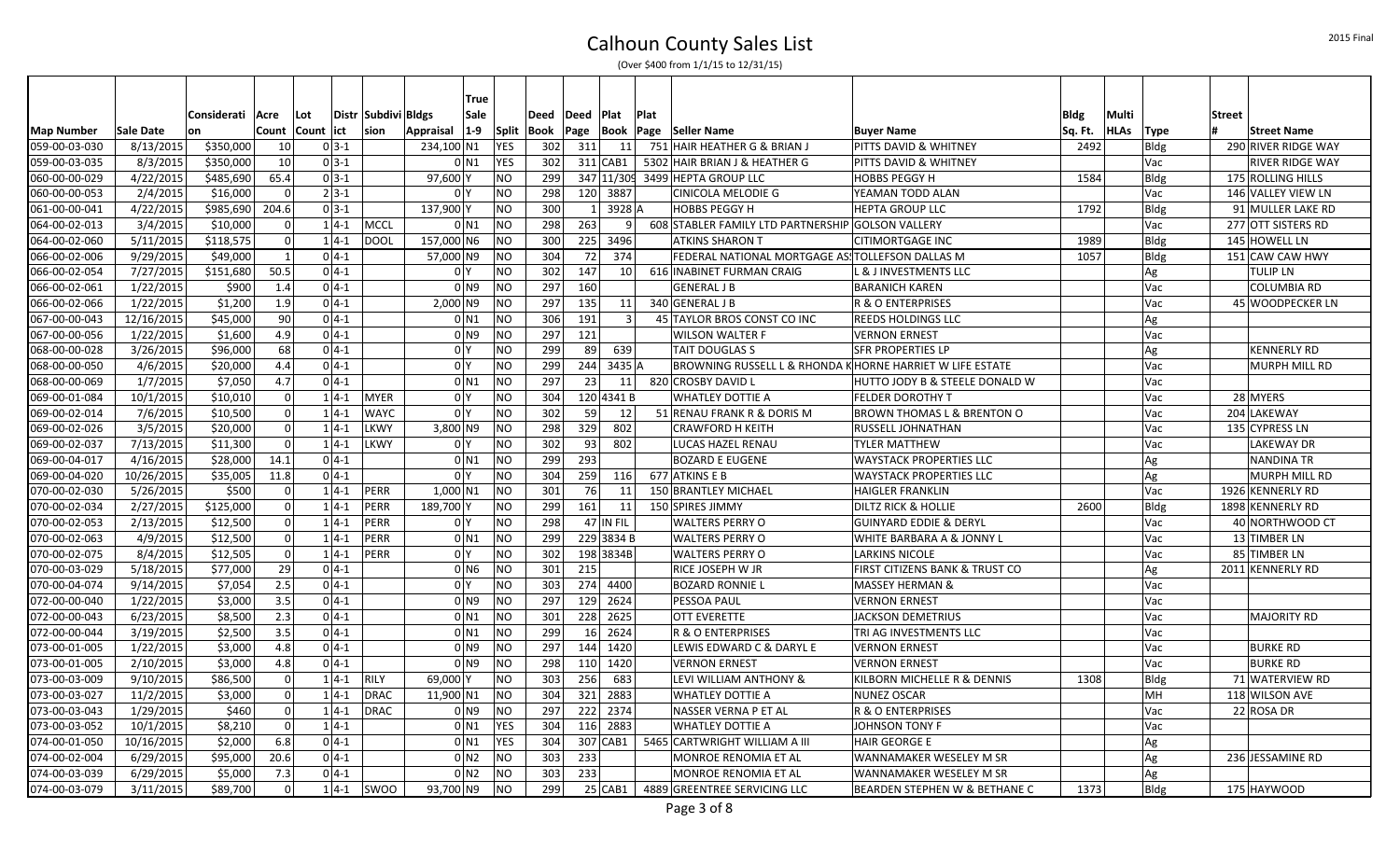|                                    |            |                    |                |            |          |                         |                | True               |                |      |                |                |             |                                                         |                                       |             |       |                     |               |                      |
|------------------------------------|------------|--------------------|----------------|------------|----------|-------------------------|----------------|--------------------|----------------|------|----------------|----------------|-------------|---------------------------------------------------------|---------------------------------------|-------------|-------|---------------------|---------------|----------------------|
|                                    |            | Considerati   Acre |                | Lot        |          | Distr   Subdivi   Bldgs |                | Sale               |                | Deed | Deed   Plat    |                | <b>Plat</b> |                                                         |                                       | <b>Bldg</b> | Multi |                     | <b>Street</b> |                      |
|                                    | Sale Date  | <b>on</b>          | Count          | Count lict |          | sion                    | Appraisal      | $1-9$              | Split          | Book | Page           |                |             | Book  Page  Seller Name                                 | <b>Buyer Name</b>                     | Sq. Ft.     | HLAs  |                     |               | <b>Street Name</b>   |
| <b>Map Number</b><br>076-00-00-015 | 10/6/2015  | \$360,000          | 10.3           |            | $0 4-1 $ |                         | 280,300 Y      |                    | N <sub>O</sub> | 304  |                | 138 4647       |             | 4824 RICHEY ROBERT L & DONNA R                          | ODA LINDA Y & LOWELL F                | 2790 YES    |       | <b>Type</b><br>Bldg |               | 727 CAW CAW          |
| 077-00-02-011                      | 2/2/2015   | \$37.465           | 1.5            |            | $0 4-1 $ |                         | 31,500 N8      |                    | <b>NO</b>      | 297  | 264            | 127            |             | <b>RUCKER WAYNE SR</b>                                  | <b>SMITH MICHAEL W</b>                | 976         |       | <b>Bldg</b>         |               | 158 WHIPPOORWILL WAY |
| 077-00-04-011                      | 9/18/2015  | \$12,014           | $\overline{0}$ |            | $1 4-1$  | <b>SUNY</b>             |                | 0 <sub>N1</sub>    | NO             | 301  |                | 177 3478       |             | OFARRELL JOHN N                                         | <b>RAVENELL SAM &amp; BIRDIE</b>      |             |       | Vac                 |               | 183 SUGAR MAPLE      |
| 077-00-04-011                      | 9/18/2015  | \$12,014           | $\overline{0}$ |            | $1 4-1$  | <b>SUNY</b>             |                | 0 <sub>N9</sub>    | <b>NO</b>      | 304  | 9 <sup>1</sup> | 3478           |             | <b>OFARRELL JOHN N</b>                                  | <b>RAVENELL SAM &amp; BIRDIE</b>      |             |       | Vac                 |               | 183 SUGAR MAPLE      |
| 077-00-04-052                      | 6/10/2015  | \$7,000            | $\overline{0}$ |            | $1 4-1$  | <b>SUNY</b>             |                | 0 <sub>N1</sub>    | NO             | 301  | 191            |                |             | <b>VERNON ERNEST</b>                                    | <b>KENNERLY TRESSIE BIAS</b>          |             |       | Vac                 |               |                      |
| 077-00-04-064                      | 3/4/2015   | \$13,500           | $\overline{0}$ |            | $1 4-1$  | <b>SUNY</b>             |                | 0 <sub>N1</sub>    | <b>NO</b>      | 298  |                | 265 3747       |             | OFARRELL JOHN N & ANN T                                 | JEFFCOAT TYWASHA & MARCUS             |             |       | Vac                 |               | 103 CACTUS LN        |
| 077-00-04-064                      | 4/1/2015   | \$13,500           | $\overline{0}$ |            | $1 4-1$  | <b>SUNY</b>             |                | 0 <sub>N1</sub>    | <b>NO</b>      | 299  |                | 189 3747       |             | OFARRELL JOHN N & ANN T                                 | JEFFCOAT TYWASHA & MARCUS             |             |       | Vac                 |               | 103 CACTUS LN        |
| 077-00-04-064                      | 4/10/2015  | \$13,500           | $\overline{0}$ |            | $1 4-1$  | <b>SUNY</b>             |                | 0 <sub>N1</sub>    | <b>NO</b>      | 299  |                | 242 3747       |             | OFARRELL JOHN N & ANN T                                 | JEFFCOAT TYWASHA & MARCUS             |             |       | Vac                 |               | 103 CACTUS LN        |
| 077-00-04-076                      | 8/28/2015  | \$500              | 0              |            | $1 4-1$  | <b>SUNY</b>             |                | 0 <sub>N2</sub>    | <b>NO</b>      | 303  | 159            |                |             | <b>KNOTT CHARLES T &amp;</b>                            | <b>KNOTT CHARLES T ETATE OF &amp;</b> | 924         |       | MH                  |               | 215 DAYLILY LN       |
| 077-00-04-091                      | 9/22/2015  | \$8,500            | 0              |            | $1 4-1$  | <b>SUNY</b>             |                | 0 N <sub>8</sub>   | <b>NO</b>      | 304  | -89            |                |             | OFARRELL JOHN N                                         | <b>HOWELL PORSHA</b>                  |             |       | Vac                 |               | 110 DAYLILY          |
| 078-00-02-025                      | 1/24/2015  | \$2,625            | $\vert$ 1      |            | $0 4-1$  |                         | $5,000$ N2     |                    | <b>NO</b>      | 298  | 32             | 9 <sup>1</sup> |             | 250 WILLIAMS BONNIE J ET AL                             | <b>WILLIAMS BONNIE J ET AL</b>        | 864         |       | MH                  |               | 4374 OLD STATE RD    |
| 078-00-02-035                      | 12/3/2015  | \$39,900           | 0.6            |            | $0 4-1$  |                         | 24,700 Y       |                    | <b>NO</b>      | 306  | 8 <sup>1</sup> | $\vert$ 8      |             | 62 TRI AG INVESTMENTS LLC                               | <b>HICKS MEAGAN JONES</b>             | 1025        |       | Bldg                |               | 494 HAMMOND CROSS RD |
| 078-00-02-038                      | 3/9/2015   | \$123,750          | 5              |            | $04-1$   |                         | 93,900 Y       |                    | <b>NO</b>      | 298  |                | 315 3641 A     |             | 3922 MONACO CINDY M                                     | <b>TROUTMAN TRAVIS G</b>              | 1968        |       | Bldg                |               | 4260 OLD STATE RD    |
| 078-00-02-050                      | 10/1/2015  | \$356,000          | 10.8           |            | $0 4-1 $ |                         | 222,100 N2     |                    | <b>YES</b>     | 304  |                | 77 CAB1        |             | 5456 HODGES GEORGE F JR                                 | <b>HODGES GEORGE KEVIN &amp;</b>      |             |       | Ag                  |               |                      |
| 080-00-01-039                      | 5/29/2015  | \$22,000           | 5.1            |            | $0 4-1 $ |                         | 0 <sup>1</sup> |                    | NO             | 300  | 330            | 12             |             | 186 KOHN THOMAS E                                       | <b>SPIRES SANDRA MOTA</b>             |             |       | Vac                 |               | <b>GREY FOX RD</b>   |
| 080-00-01-040                      | 1/26/2015  | \$24,000           | 16             |            | $0 4-1 $ |                         |                | 0 <sub>N2</sub>    | <b>YES</b>     | 297  | 190            | 12             |             | 209 RUCKER WILLIAM F JR                                 | RUCKER WILLIAM F SR & DARYL B         |             |       | Ag                  |               |                      |
| 080-00-02-002                      | 1/22/2015  | \$1,000            | $\overline{3}$ |            | $0 4-1$  |                         |                | 0 <sub>N9</sub>    | NO             | 297  |                | 148 1567       |             | <b>GLOVER ANGELA &amp; SANDRA</b>                       | <b>HILL MARION &amp; YOLANDA</b>      |             |       | Vac                 |               |                      |
| 081-00-00-020                      | 4/7/2015   | \$54,765           | 36.5           |            | $0 4-1$  |                         |                | 0 <sub>N1</sub>    | YES            | 299  |                | $211$ CAB1     |             | 5424 HUFFMAN MERIDITH A                                 | <b>OSWALD JAMES L</b>                 |             |       | Ag                  |               |                      |
| 081-00-00-021                      | 9/14/2015  | \$18,000           | $\overline{3}$ |            | $0 4-1 $ |                         |                | 0 <sub>N1</sub>    | <b>YES</b>     | 303  |                | 284 CAB1       |             | 5458 HUFFMAN MERIDITH A                                 | <b>MURPH JACQUELINE &amp;</b>         |             |       | Vac                 |               |                      |
| 088-00-00-030                      | 5/18/2015  | \$86,000           | $\vert$ 5      |            | $0 4-1$  |                         | 130,200 Y      |                    | <b>NO</b>      | 300  | 220            | 11             |             | 441 ROBY GREGORY P &                                    | <b>GUTIERREZ CLAUDIA M</b>            | 1750        |       | Bldg                |               | 684 GREAT CIRCLE DR  |
| 089-00-00-029                      | 3/24/2015  | \$180,460          | 115.6          |            | $0 4-1$  |                         | 0 <sup>1</sup> |                    | <b>NO</b>      | 299  |                | 82 1073        |             | <b>FIATP TIMBER LLC</b>                                 | <b>OSWALD JAMES LEGREE</b>            |             |       | Ag                  |               |                      |
| 091-00-00-012                      | 1/22/2015  | \$8,500            | 0.3            |            | $0 4-1$  |                         | 40,000 N9      |                    | <b>NO</b>      | 297  |                | 146 2359       |             | <b>BROWN WILLIAM &amp; THELMA</b>                       | US BANK CUST PC #III                  | 1393        |       | <b>Bldg</b>         |               | 4451 OLD STATE RD    |
| 091-00-00-012                      | 8/31/2015  | \$12,000           | 0.3            |            | $0 4-1$  |                         | 40,000 N9      |                    | <b>NO</b>      | 304  | $1\vert$       | 2359           |             | PC III REO LLC                                          | <b>BOZARD LEE N</b>                   | 1393        |       | Bldg                |               | 4451 OLD STATE RD    |
| 091-00-00-048                      | 6/9/2015   | \$224,700          | 5.2            |            | $0 4-1 $ |                         | 158,400 Y      |                    | <b>NO</b>      | 301  |                | 172 3706 A     |             | VICKERY MACK H & SANDRA D                               | YOUMANS AUSTOL III & CRYSTAL C        | 2598        |       | <b>Bldg</b>         |               | 250 HAMMOND CROSS    |
| 092-00-04-027                      | 1/23/2015  | \$10,000           | 12             |            | $0 4-1 $ |                         |                | 0 <sub>N1</sub>    | <b>NO</b>      | 297  | 188            |                |             | <b>NEASE DAN TRUSTEE</b>                                | DAEDALIAN FARMS LLC                   |             |       | Ag                  |               | 63 SWEETSHRUB LN     |
| 099-00-02-016                      | 11/20/2015 | \$38,500           | $\overline{0}$ |            | $1 4-1$  | <b>RGWD</b>             | 200 N1         |                    | <b>NO</b>      | 305  |                | 21 2407        |             | <b>JOHNSON KAREN E</b>                                  | <b>HOOVER JEROLD &amp; JANET</b>      | 1782        |       | MH                  |               | 241 BAIR RD          |
| 099-00-02-017                      | 11/23/2015 | \$8,000            | $\overline{0}$ |            | $1 4-1$  | RGWD                    | 0 <sup>1</sup> |                    | <b>NO</b>      | 305  |                | 314 2407       |             | <b>FORD TINA</b>                                        | <b>KEMMERLIN JAMES &amp; CATHY</b>    |             |       | Vac                 |               | 28 RIDGEWOOD         |
| 099-00-02-031                      | 8/13/2015  | \$27,892           | $\overline{0}$ |            | $1 4-1$  | RGWD                    | 39,400 N6      |                    | <b>NO</b>      | 303  | 59             |                |             | <b>TURKVANT SYLVIA</b>                                  | <b>FEDERAL NATIONAL MORTGAGE</b>      | 2240        |       | MH                  |               | 101 RIDGEWOOD CT     |
| 100-00-00-023                      | 7/28/2015  | \$28,000           | $\mathbf{1}$   |            | $0 4-1$  |                         | 47,400 Y       |                    | NO             | 302  | 215            | 359            |             | <b>ONEAL ROBERTA I</b>                                  | <b>BULL DONALD</b>                    | 1040        |       | <b>Bldg</b>         |               | 526 BURKE RD         |
| 101-00-00-010                      | 4/2/2015   | \$75,000           | 11             |            | $0 4-1$  |                         | 1,900 N1       |                    | <b>YES</b>     | 299  |                | 203 CAB1       |             | 5423 HOUCK JERRY LIN &                                  | LEE PATRICK L & CHERYL B              | 1080        |       | Bldg                |               | 316 BURKE RD         |
| 101-00-00-017                      | 8/31/2015  | \$173,253          | 56.1           |            | $0 4-1 $ |                         |                | 0 <sub>N1</sub>    | NO             | 303  |                | 187 CAB1       |             | 5453 BASS ELIZABETH W                                   | MONTGOMERY SAMUEL D III               |             |       | Ag                  |               |                      |
| 101-00-00-037                      | 8/31/2015  | \$76,975           | 30.8           |            | $0 4-1$  |                         |                | $0$ N <sub>1</sub> | <b>YES</b>     | 303  |                | $172$ CAB1     |             | 5453 BASS ELIZABETH W                                   | <b>SMOAK WALTER SR</b>                |             |       | Ag                  |               |                      |
| 101-00-00-038                      | 8/31/2015  | 5173,253           | 11.3           |            | $0 4-1$  |                         |                | 0 <sub>N1</sub>    | <b>YES</b>     | 303  |                | 187 CAB1       |             | 5453 BASS ELIZABETH W                                   | MONTGOMERY SAMUEL D III               |             |       | Ag                  |               |                      |
| 102-00-00-005                      | 8/26/2015  | \$345,175          | 107.1          |            | $0 4-1$  |                         | 146,400 N1     |                    | <b>NO</b>      | 303  |                | 169 CAB1       |             | 5450 HOLCOMB LAURA & BASIL S JR                         | <b>TUPPER JOSEPH L JR &amp;</b>       | 2268        |       | Bldg                |               | 186 MURPH MILL RD    |
| 102-00-00-024                      | 9/30/2015  | \$201,501          | 13             |            | $0 4-1 $ |                         | 191,500 Y      |                    | N <sub>O</sub> | 304  | 130            | 11             |             | 208 EBERSOLE ERIK H & MELYNDA G                         | <b>HOYT FRED &amp; JENNIFER</b>       | 2400        |       | Bldg                |               | 21 FAIRVIEW LN       |
| 103-00-00-011                      | 3/5/2015   | \$89,680           | 44.8           |            | $0 4-1$  |                         |                | 0 <sub>N1</sub>    | <b>NO</b>      | 298  |                | 306 CAB1       |             | 5415 HILL FRANK F JR                                    | RILEY JODY I & TAMMY B                |             |       | Ag                  |               |                      |
| 103-00-00-057                      | 3/23/2015  | \$14,000           | $\overline{0}$ |            | $1 4-1$  | <b>HOUS</b>             |                | 0 N <sub>9</sub>   | <b>NO</b>      | 299  |                | 80 4266        |             | DON BLACKSTONE CONSTRUCTION JERAMY SIGHTLER & CBC HOMES |                                       |             |       | Vac                 |               |                      |
| 104-00-02-040                      | 3/26/2015  | \$500              | $\overline{0}$ |            | $1 4-1$  | <b>BKHL</b>             |                | 0 <sub>N1</sub>    | <b>NO</b>      | 299  |                | 175 4098       |             | 4099 NET PROPERTIES LLC                                 | <b>TAMAYO JESUS</b>                   |             |       | Vac                 |               |                      |
| 104-00-02-080                      | 7/27/2015  | \$8,000            | $\overline{0}$ |            | $1 4-1$  | <b>BKHL</b>             |                | 0 <sub>N1</sub>    | <b>NO</b>      | 303  |                | 38 3755        |             | 3756 ASSOCIATES FIRST CAPITAL MTG                       | <b>SHULER HERMAN</b>                  |             |       | Vac                 |               | 157 LADY ASHLEY DR   |
| 104-00-02-099                      | 11/17/2015 | \$5,500            | $\overline{0}$ |            | $1 4-1$  | <b>BKHL</b>             | 0 <sup>1</sup> |                    | <b>NO</b>      | 306  |                | 108 3533       |             | 47 SHULER JAN                                           | CARRILLO ALFREDO MIRAMONTES &         |             |       | Vac                 |               |                      |
| 104-00-02-115                      | 6/30/2015  | \$8,500            | 0              |            | $1 4-1$  | <b>BKHL</b>             | 0 <sup>1</sup> |                    | <b>NO</b>      | 301  |                | 299 3755       |             | 3756 NET PROPERTIES LLC                                 | <b>RIVERS DIANE</b>                   |             |       | Vac                 |               | 212 LADY ASHLEY      |
| 104-00-02-131                      | 1/13/2015  | \$8,000            | $\Omega$       |            | $1 4-1$  | <b>BKHL</b>             | 0 <sup>Y</sup> |                    | <b>NO</b>      | 297  |                | 78 3755        |             | 3756 OTT EVERETTE                                       | <b>PICKNEY ANTOINETTE &amp;</b>       |             |       | Vac                 |               | 91 LADY ASHLEY DR    |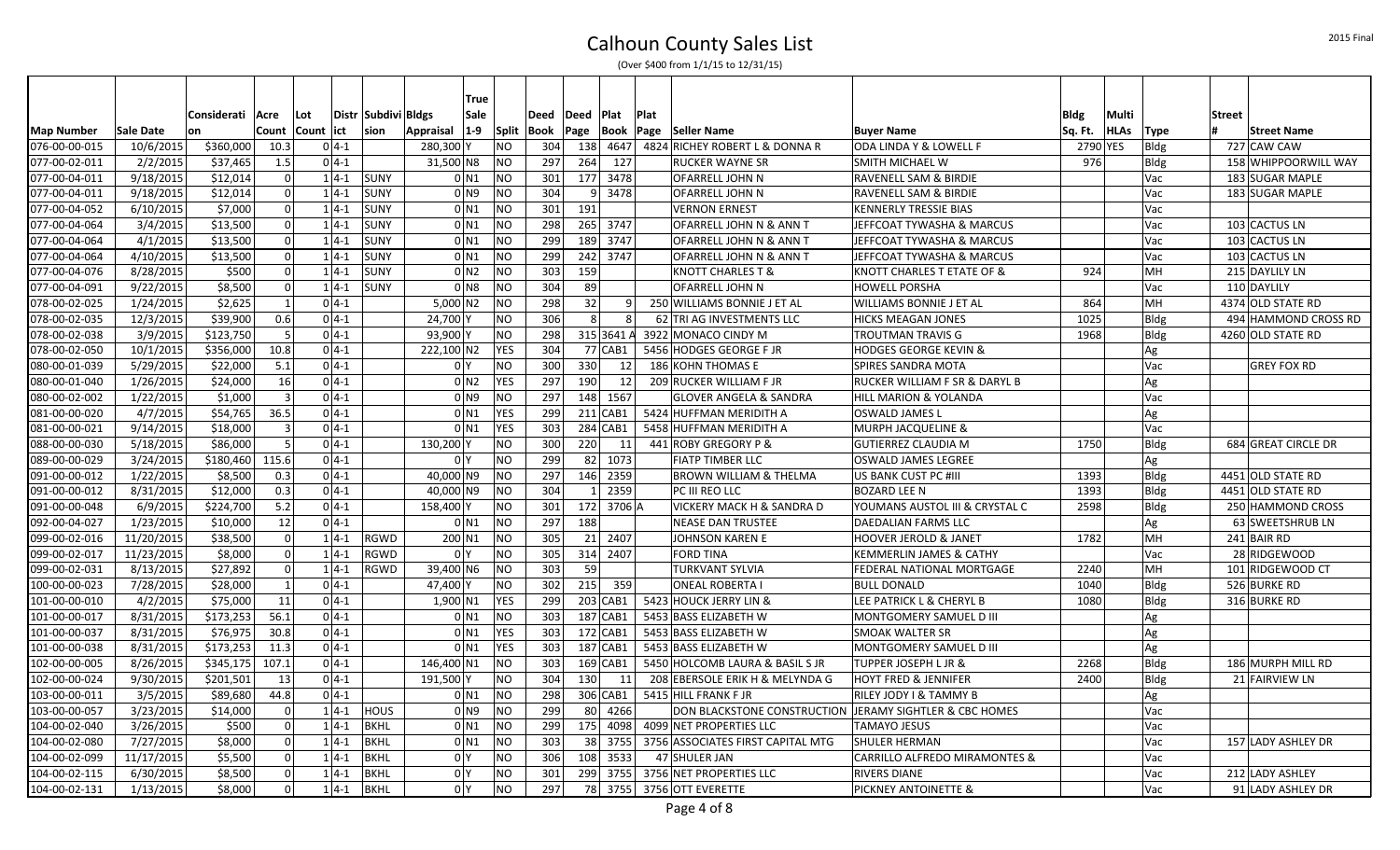|                   |            |             |                                  |            |                    |                     |                | True            |           |             |            |             |                  |                                                     |                                          |         |             |             |                       |
|-------------------|------------|-------------|----------------------------------|------------|--------------------|---------------------|----------------|-----------------|-----------|-------------|------------|-------------|------------------|-----------------------------------------------------|------------------------------------------|---------|-------------|-------------|-----------------------|
|                   |            | Considerati | Acre                             | Lot        |                    | Distr Subdivi Bldgs |                | Sale            |           | Deed        | Deed       | <b>Plat</b> | Plat             |                                                     |                                          | Bldg    | Multi       |             | <b>Street</b>         |
| <b>Map Number</b> | Sale Date  | <b>l</b> on | Count                            | Count  ict |                    | sion                | Appraisal      | $1-9$           | Split     | <b>Book</b> |            |             | Page  Book  Page | <b>Seller Name</b>                                  | <b>Buyer Name</b>                        | Sq. Ft. | <b>HLAs</b> | Type        | <b>Street Name</b>    |
| 104-00-03-004     | 3/31/2015  | \$80,000    | $\vert$ 2                        |            | $0 4-1$            |                     | 134,300 Y      |                 | <b>NO</b> | 299         |            | 136 1209    |                  | CRAWFORD H EDWARD & SHARON TRAPP GREGORY L & TINA T |                                          | 2243    |             | <b>Bldg</b> | 821 CALHOUN RD        |
| 104-00-04-005     | 11/13/2015 | \$111,734   | 48                               |            | $0 4-1 $           |                     |                | 0 N             | <b>NO</b> | 305         |            | 76 CAB1     |                  | 5468 SHERVINGTON RHODIE                             | LOWDER CHAD TINDAL & AMY DOYLE           |         |             | Ag          |                       |
| 104-00-04-014     | 12/17/2015 | \$80,000    | 206.4                            |            | $0 4-1 $           |                     |                | 0 <sub>N1</sub> | <b>NO</b> | 306         |            | 180 2109    |                  | METROPOLITAN LIFE INSURANCE COFIATP TIMBER LLC      |                                          |         |             | Ag          |                       |
| 104-00-04-014     | 12/17/2015 | \$725,000   | 206.4                            |            | $0 4-1 $           |                     |                | 0 <sup>1</sup>  | <b>NO</b> | 306         |            | 183 2109    |                  | <b>FIATP TIMBER LLC</b>                             | <b>MSW TIMBERLANDS LLC</b>               |         |             | Ag          |                       |
| 104-00-04-029     | 11/23/2015 | \$7,640     | $\Omega$                         |            | $1 4-1 $           | <b>DOOD</b>         |                | 0 <sup>N</sup>  | <b>NO</b> | 305         |            | 240 2577    |                  | <b>BROWN PHILLIP A ETAL</b>                         | <b>DANTZLER JAMES</b>                    |         |             | Vac         | 556 DOODLE HILL       |
| 106-00-02-035     | 2/19/2015  | \$145,000   | 56                               |            | $0 4-1 $           |                     | 0 <sup>1</sup> |                 | <b>NO</b> | 298         |            | $157$ CAB1  |                  | 5410 DENNIS DUANE C                                 | <b>WISE ROCKY</b>                        |         |             | Ag          |                       |
| 117-00-01-105     | 9/2/2015   | \$153,000   | 3.5                              |            | $0 4-1$            |                     | 134,000 Y      |                 | <b>NO</b> | 303         |            | 206 CAB1    |                  | 4472 CLAYTON ADAM HARVEY                            | <b>BEALE-CRIBBS FRANCES &amp; DENISE</b> | 2192    |             | <b>Bldg</b> | 1386 CALHOUN RD       |
| 117-00-02-049     | 4/7/2015   | \$50,000    | 24.8                             |            | $0 4-1$            |                     |                | $0$ N1          | <b>NO</b> | 299         |            | $209$ CAB1  |                  | 4673 HANCOCK NOLAN C                                | <b>WANNAMAKER MARTHA ANN</b>             |         |             | Ag          |                       |
| 117-14-00-023     | 7/9/2015   | \$17,890    | 0                                |            | $1 4-1$            | <b>PBYK</b>         | 16,400 Y       |                 | <b>NO</b> | 302         | 69 l       |             |                  | HOLMAN WILHEMENIA                                   | <b>SWAIN SAINT MARIA</b>                 | 1064    |             | Bldg        | 30 BRISTLECONE DR     |
| 117-14-00-027     | 2/24/2015  | \$4,000     | 0                                |            | $14-1$             | PBYK                | 0 <sup>Y</sup> |                 | <b>NO</b> | 298         | 128        |             |                  | <b>DRAKE DEBRA</b>                                  | <b>SCOTT DARRYL &amp; SHARON</b>         |         |             | Vac         | <b>BRISTLECONE DR</b> |
| 118-07-04-021     | 3/13/2015  | \$30,000    | 0                                |            | $2 4-1 $           |                     | 44,500 N1      |                 | <b>NO</b> | 298         | 327        |             | $9$ 11 B         | <b>HAIR JACOB</b>                                   | <b>GOVAN FRANK</b>                       | 1284    |             | Bldg        | 413 PEARL ST          |
| 118-09-03-008     | 3/5/2015   | \$9,000     | 0                                |            | $1 \overline{2-1}$ |                     | 8,900 Y        |                 | <b>NO</b> | 298         | 259        |             | 2                | 80 CARTER KATHERINE ET AL                           | CALHOUN SUPPLY COMPANY INC               | 899     |             | Bldg        | 103 SMOAK ST          |
| 118-09-09-016     | 7/16/2015  | \$545,000   | 0                                |            | $1 2-1$            |                     | 50,100 Y       |                 | <b>NO</b> | 302         | 179        | 11          |                  | <b>ROBIN CHARLOTTE &amp;</b>                        | <b>HAIGLER ERIC G</b>                    | 1128    |             | Bldg        | 112 CIRCLE DR         |
| 118-09-09-038     | 7/9/2015   | \$1,500     | $\overline{0}$                   |            | $1 \overline{2-1}$ |                     |                | $0$ N1          | <b>NO</b> | 302         | 103        |             | 4 <sup>1</sup>   | 101 HILL MARION & YOLANDA                           | HAIGLER HARRIETT A                       |         |             | Vac         |                       |
| 118-09-13-014     | 1/29/2015  | \$540       | $\overline{0}$                   |            | $2 \, 2 - 1$       |                     | 4,700 N9       |                 | <b>NO</b> | 297         | 224        |             |                  | WILLIAMS ALBERT JR HEIRS OF                         | <b>VERNON ERNEST</b>                     | 698     |             | Bldg        | 102 WHALEY ST         |
| 118-10-09-019     | 1/22/2015  | \$165,000   | 0                                |            | $1 2-1$            |                     | 111,000 Y      |                 | NO        | 297         |            | 174 3277    |                  | PHILLIPS JIMMIE B & JANE B                          | MARSH GRAHAM M SR & MARLEE B             | 3070    |             | Bldg        | 302 CHESTNUT ST       |
| 118-10-11-004     | 1/15/2015  | \$3,500     | $\overline{0}$                   |            | $1 2-1$            |                     |                | 0 <sub>N1</sub> | <b>NO</b> | 297         | 110        | 11          |                  | 695 SPIRES JAMES L                                  | PLANT TWO LLC                            |         |             | NCV/Vac     | <b>BRIDGE ST</b>      |
| 118-13-01-016     | 6/29/2015  | \$107,750   | $\overline{0}$                   |            | $1 \, 2 - 1$       | <b>VALY</b>         | 156,500 N1     |                 | NO        | 302         |            | 50 CAB1     |                  | 5442 CROOK ANN S ET AL                              | <b>CHRISTMAS DENISE M</b>                | 2712    |             | Bldg        | 102 FOREST            |
| 118-13-02-004     | 3/25/2015  | \$114,000   | $\overline{0}$                   |            | $1 \, 2 - 1$       | VALY                | 94,600 Y       |                 | <b>NO</b> | 299         | 62         |             | 9 <sup>1</sup>   | 97 RIZNER BRIAN J & BETH                            | <b>WERRE SCOTT</b>                       | 1694    |             | Bldg        | 204 BROOK DR          |
| 118-13-04-005     | 8/31/2015  | \$84,000    | $\overline{0}$                   |            | $1 \overline{2-1}$ | <b>VALY</b>         | 109,600 N1     |                 | <b>NO</b> | 303         | 174        |             | 9 <sup>1</sup>   | 97 CROOK ANNE S ET AL AL                            | <b>WAGNER LARRY L &amp; MARCIA B</b>     | 2431    |             | Bldg        | 107 BROOK             |
| 118-14-03-003     | 8/20/2015  | \$125,500   | 0                                |            | $1 \, 2 - 1$       |                     | 112,400 Y      |                 | <b>NO</b> | 303         | <b>721</b> |             | 10 <sup>1</sup>  | 170 LOWDER GLENN T                                  | COVINGTON BRIAN MARSHALL                 | 2422    |             | Bldg        | 108 DANTZLER ST       |
| 118-15-05-013     | 10/14/2015 | \$12,000    | $\overline{0}$                   |            | $1 \overline{2-1}$ |                     | 13,100 N1      |                 | <b>NO</b> | 304         | 165        |             |                  | <b>MCKENZIE THOMAS P</b>                            | <b>SHULER HERMAN</b>                     | 832     |             | Bldg        | 215 MEETING ST        |
| 118-15-07-003     | 12/15/2015 | \$20,000    | 0                                |            | $1 \, 2 - 1$       |                     | $9,800$ Y      |                 | <b>NO</b> | 306         | 162        |             |                  | <b>ARANT SHERRY M</b>                               | SPIRES JAMES LAVERNE JR                  | 406     |             | Comm        | 1309 BRIDGE ST        |
| 118-16-06-014     | 1/13/2015  | \$42,800    | $\overline{0}$                   |            | $1 \, 2 - 1$       |                     | 71,600 N9      |                 | <b>NO</b> | 297         | 192        |             |                  | <b>GREEN TREE SERVICING LLC</b>                     | <b>GARNER CALVIN</b>                     | 1152    |             | <b>Bldg</b> | 208 KEITT ST          |
| 119-00-00-009     | 7/30/2015  | \$500       | 56.5                             |            | $0 4-1$            |                     | 429,400 N7     |                 | <b>NO</b> | 302         | 188        | 246         |                  | 3255 WALKER JOHNNY C                                | <b>WALKER JOHNNY C</b>                   | 5121    |             | Bldg        | 175 FOXHEAD LN        |
| 119-00-00-011     | 10/2/2015  | \$262,540   | 132.8                            |            | $0 4-1 $           |                     |                | 0 <sup>N</sup>  | NO        | 304         |            | $146$ CAB1  |                  | 5461 GRESSETTE JOHN THOMAS III                      | CRAPPS BOBBY V & LINDA H                 |         |             | Ag          |                       |
| 119-00-00-063     | 4/30/2015  | \$230,000   | 129                              |            | $0 4-1 $           |                     | 0 <sup>Y</sup> |                 | NO        | 300         |            | 76 CAB1     |                  | 5246 WALKER ROY                                     | <b>STEELE COREY S &amp; BRIDGET S</b>    |         |             | Ag          |                       |
| 119-16-03-009     | 1/28/2015  | \$130,000   | $\overline{0}$                   |            | $1 \, 2 - 1$       | LEWS                | 89,800 Y       |                 | <b>NO</b> | 298         |            | 26 2454     |                  | <b>GOODRICH-SHORTEN ARLENE M</b>                    | <b>FREDERICK PETER J</b>                 | 1602    |             | <b>Bldg</b> | 519 RUCKER DR         |
| 119-16-04-008     | 9/24/2015  | \$50,000    | 0                                |            | $1 2-1$            | LEWS                | 81,100 N2      |                 | <b>NO</b> | 304         | 23         |             |                  | 136 DAVIS JEWELL R LIFE ESTATE                      | DAVIS JEWELL R LIFE ESTATE               | 1400    |             | <b>Bldg</b> | 103 AZALEA DR         |
| 120-00-01-056     | 8/11/2015  | \$20,000    | 10.8                             |            | $0 4-1 $           |                     | 0 <sup>Y</sup> |                 | YES       | 302         |            | 308 4208    |                  | SHIVERS JANIE                                       | <b>MURPH ARRON</b>                       |         |             | Ag          |                       |
| 120-00-02-008     | 10/16/2015 | \$29,500    | $\mathbf{1}$                     |            | $0 4-1 $           |                     | 52,400 N9      |                 | <b>NO</b> | 304         |            | 271 1649    |                  | USDA RURAL DEVELOPMENT                              | <b>DOAN TUNITA</b>                       | 1092    |             | Bldg        | 6596 OLD STATE        |
| 121-00-02-044     | 1/22/2015  | \$1,700     | 4.4                              |            | $0 4-1 $           |                     |                | 0 <sub>N9</sub> | <b>NO</b> | 297         | 150        |             |                  | <b>MOSLEY CALLIE</b>                                | <b>BRANTLEY MICHAEL</b>                  |         |             | Vac         |                       |
| 121-00-02-046     | 1/22/2015  | \$2,700     | $\vert$ 1                        |            | $0 4-1$            |                     | 41,500 N9      |                 | <b>NO</b> | 297         |            | 133 3323    |                  | <b>BUCKMAN JOHN A &amp;</b>                         | <b>VERNON ERNEST</b>                     | 1083    |             | Bldg        | 483 MOORER RD         |
| 121-00-02-046     | 7/7/2015   | \$15,000    | $\vert$ 1                        |            | $0 4-1$            |                     | 41,500 N1      |                 | <b>NO</b> | 302         |            | 79 3323     |                  | <b>VERNON ERNEST</b>                                | <b>WILLIAMS DEKORSHA K</b>               | 1083    |             | Bldg        | 483 MOORER RD         |
| 122-00-01-015     | 12/21/2015 | \$122,500   | $\vert$ 1                        |            | $04-1$             |                     | 36,200 N1      |                 | <b>NO</b> | 307         |            | 232 1261    |                  | MOORE C MARY ET AL                                  | <b>ADAMS CHARLES T JR</b>                | 1196    |             | Bldg        | 985 SAINT MATTHEWS RD |
| 122-00-01-016     | 12/21/2015 | \$122,500   | 7.9                              |            | $0 4-1$            |                     | $1,500$ N1     |                 | <b>NO</b> | 307         |            | 232 1261    |                  | MOORE MARY C ET AL                                  | <b>ADAMS CHARLES T JR</b>                |         |             | Vac         |                       |
| 126-00-00-025     | 8/19/2015  | \$34,540    | 19                               |            | $0 4-1 $           |                     |                | 0 <sup>1</sup>  | <b>NO</b> | 305         |            | 176 CAB1    |                  | 5471 MEDFORD MILDRED H TRUSTEE                      | W M SMITH & SONS                         |         |             | Ag          |                       |
| 127-00-02-032     | 5/8/2015   | \$900,000   | 49.9                             |            | $0 4-1$            |                     |                | $0$ N1          | NO        | 300         |            | $169$ CAB1  |                  | 5394 ONEAL JAMES THOMAS III                         | W M SMITH & SONS                         |         |             | Ag          |                       |
| 127-00-03-020     | 12/11/2015 | \$125,000   | $\Omega$                         |            | $1 4-1$            | <b>CLCC</b>         | 130,000 Y      |                 | <b>NO</b> | 306         | 116        | 638         |                  | <b>WADE CECELIA</b>                                 | <b>JACKSON STEVEN M</b>                  | 2038    |             | <b>Bldg</b> | 118 PHILLIPS CT       |
| 127-00-03-045     | 4/23/2015  | \$3,500     | $\overline{0}$<br>$\overline{0}$ |            | $1 4-1$            | <b>CLCC</b>         |                | 0 <sub>N1</sub> | NO        | 301<br>301  |            | 22 CAB1     |                  | 5418 CALHOUN COUNTRY CLUB INC                       | <b>SPRADLEY CLAYTON &amp; DIANE B</b>    |         |             | Vac         |                       |
| 127-00-03-046     | 4/23/2015  | \$5,000     |                                  |            | $1 4-1$            | <b>CLCC</b>         |                | 0 <sub>N1</sub> | <b>NO</b> |             |            | $50$ CAB1   |                  | 5433 CALHOUN COUNTRY CLUB INC                       | <b>ROLAND CHRISTOPHER L &amp;</b>        | 1999    |             | Vac         |                       |
| 128-00-00-037     | 1/6/2015   | \$144,200   | $\overline{0}$                   |            | $1 4-1$            | <b>DRFD</b>         | 159,200 Y      |                 | <b>NO</b> | 297         |            | 13 3870 A   |                  | PAULLING BENNIE R & DALE R                          | <b>SPIGNER ZACHARY S</b>                 |         |             | Bldg        | 165 DEER TR           |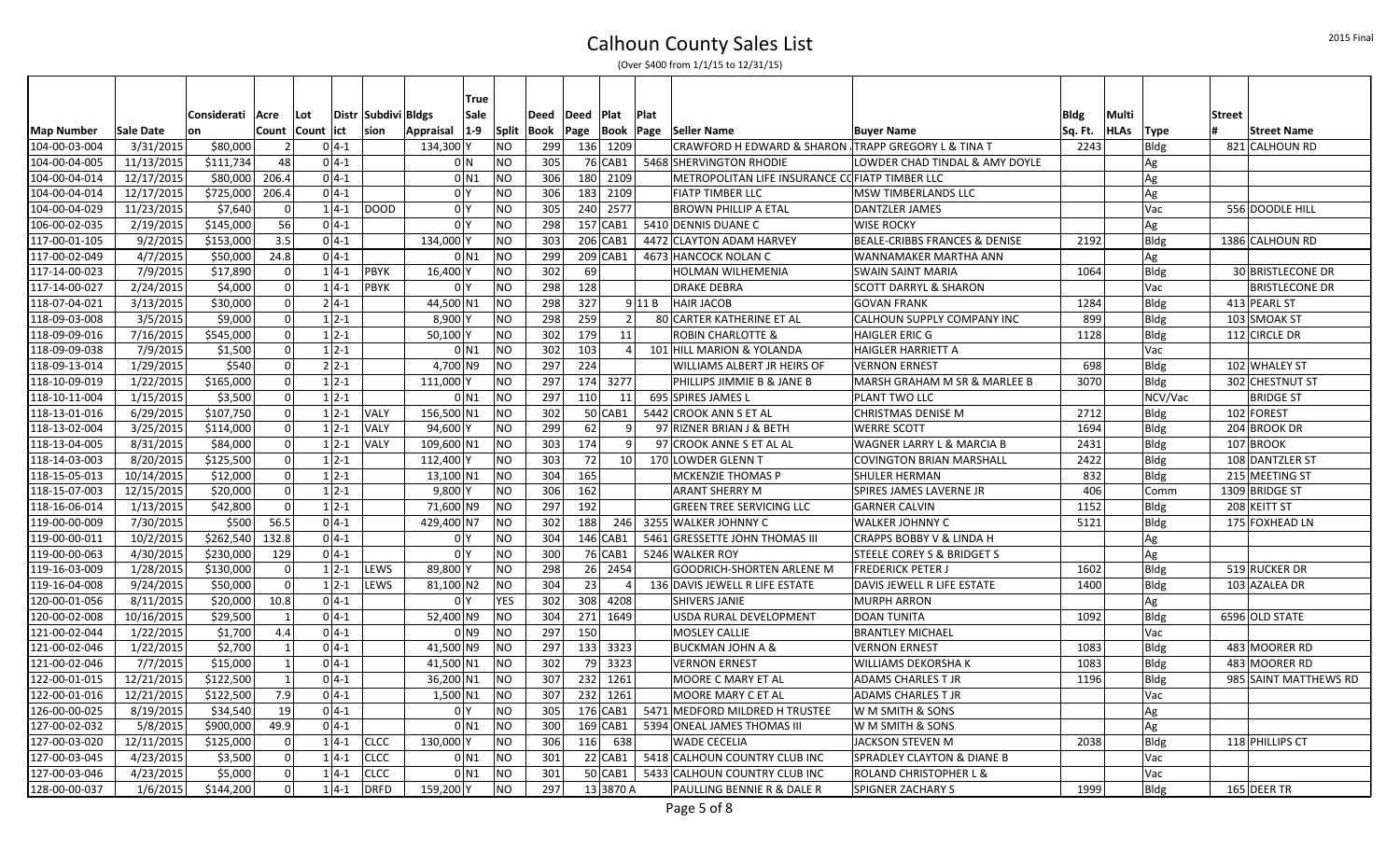|                   |            |                        |                |            |          |                     |                | True               |            |      |             |                 |      |                                                             |                                                             |          |           |             |               |                           |
|-------------------|------------|------------------------|----------------|------------|----------|---------------------|----------------|--------------------|------------|------|-------------|-----------------|------|-------------------------------------------------------------|-------------------------------------------------------------|----------|-----------|-------------|---------------|---------------------------|
|                   |            | Considerati            | <b>Acre</b>    | Lot        |          | Distr Subdivi Bldgs |                | Sale               |            | Deed | Deed   Plat |                 | Plat |                                                             |                                                             | Bldg     | Multi     |             | <b>Street</b> |                           |
| <b>Map Number</b> | Sale Date  | <b>on</b>              | Count          | Count lict |          | sion                | Appraisal      | $ 1-9 $            | Split      |      |             |                 |      | Book  Page  Book  Page  Seller Name                         | <b>Buyer Name</b>                                           | Sq. Ft.  | HLAs Type |             |               | <b>Street Name</b>        |
| 128-00-00-045     | 4/24/2015  | \$195,000              | $\Omega$       |            | $1 4-1$  | <b>DRFD</b>         | 120,000 Y      |                    | NO         | 300  |             | 9 2059          |      | MCSWAIN CODY R & AMANDA R                                   | <b>CULCLASURE THOMAS P JR &amp;</b>                         | 1705     |           | Bldg        |               | $112$ DEER                |
| 129-00-00-010     | 6/26/2015  | \$5,000                | 223            |            | $0 4-1$  |                     | $3,000$ N9     |                    | <b>NO</b>  | 301  | 263         |                 |      |                                                             | WANNAMAKER ROBERT D JR TRUST WANNAMAKER ROBERT D JR TRUSTEE |          |           | Ag          |               | <b>OLD NUMBER SIX HWY</b> |
| 129-00-00-038     | 3/3/2015   | \$5,910                | $\overline{4}$ |            | $0 2-1$  |                     | 1,666,000 N1   |                    | <b>NO</b>  | 298  |             | 252 3857        |      | CALHOUN CONV CTR INC                                        | <b>SC PORTFOLIO PROPERTY LLC</b>                            | 28335    |           | Comm        |               | 601 DANTZLER ST           |
| 129-00-00-059     | 11/30/2015 | \$228,000              | 2.7            |            | $0 4-1$  |                     | 124,800 Y      |                    | <b>NO</b>  | 305  |             | $342$ CAB1      |      | 4663 JARECKI JOSEPH ADAM III &                              | <b>BRONSON WILLIAM T III</b>                                | 1422     |           | Bldg        |               | 620 BUTLER ST             |
| 130-01-04-003     | 2/2/2015   | \$2,500                | $\Omega$       |            | $1 2-1$  |                     | 16,400 N6      |                    | <b>NO</b>  | 298  | 102         |                 |      | 419 GREENE WILLIE J &                                       | <b>GREENTREE SERVICING LLC</b>                              | 720      |           | Bldg        |               | 112 MEANS ST              |
| 130-01-04-003     | 7/2/2015   | \$21,800               | $\Omega$       |            | $1 2-1$  |                     | 16,400 N9      |                    | <b>NO</b>  | 302  | 114         | 4               |      | 419 GREEN TREE SERVICING LLC                                | DOE JONATHAN O                                              | 720      |           | <b>Bldg</b> |               | 112 MEANS ST              |
| 130-01-06-003     | 2/10/2015  | \$1,600                | $\Omega$       |            | $1 2-1$  |                     | 22,500 N9      |                    | <b>NO</b>  | 298  | 108         |                 |      | <b>WILLIAMS JEFFREY T</b>                                   | <b>VERNON ERNEST</b>                                        | 1278 YES |           | <b>Bldg</b> |               | 165 HARRY C RAYSOR DR     |
| 130-01-06-006     | 1/22/2015  | \$2,300                | $\Omega$       |            | $1 2-1$  |                     | 32,900 N9      |                    | <b>NO</b>  | 297  | 127         |                 |      | FRITZ E W HEIRS OF                                          | GUINYARD MARGARET                                           | 1122     |           | Bldg        |               | 113 MACK HILL ST          |
| 130-02-04-020     | 3/13/2015  | \$30,000               | $\Omega$       |            | $1 2-1$  |                     | 35,600 N1      |                    | <b>NO</b>  | 298  | 327         |                 |      | HAIR JACOB N                                                | GOVAN FRANK                                                 | 1045     |           | <b>Bldg</b> |               | 214 BYNUM ST              |
| 130-03-02-007     | 2/20/2015  | \$115,800              | $\overline{0}$ |            | $2 2-1$  |                     | 88,200 Y       |                    | <b>NO</b>  | 298  |             | $141$ CAB1      |      | 4719 JERAMY SIGHTLER CBC HOMES                              | <b>WOOLRIDGE DELPHINE WARREN</b>                            | 1193     |           | <b>Bldg</b> |               | 106 RICHLAND              |
| 130-03-02-008     | 8/26/2015  | \$5,000                | $\Omega$       |            | $1 2-1$  |                     | 57,300 N1      |                    | <b>NO</b>  | 303  | 149         | 1               |      | 852 RODINE MIRANDA M                                        | MILLER PENELOPE                                             | 1887     |           | Bldg        |               | 104 RICHLAND AVE          |
| 130-03-04-002     | 6/5/2015   | \$98,500               | $\mathbf 0$    |            | $2 2-1$  |                     | 95,200 Y       |                    | <b>NO</b>  | 301  | 78          | 1               |      | 1 PRINCE BLAKE T &                                          | <b>CONTRERAS MARIA &amp; JR</b>                             | 2292     |           | Bldg        |               | 101 RICHLAND AVE          |
| 130-04-03-003     | 3/27/2015  | \$115,000              | 0              |            | $2 2-1$  |                     | 114,300 Y      |                    | <b>NO</b>  | 299  |             | 132 2375        |      | <b>SSZ LLC</b>                                              | <b>COCHRAN SADIE MARIE</b>                                  | 2272     |           | Bldg        |               | 412 BUTLER ST             |
| 130-04-04-009     | 8/21/2015  | \$93,000               | -ol            |            | $1 4-1$  |                     | 73,100 Y       |                    | <b>NO</b>  | 303  | 161         | 8 <sup>1</sup>  |      | 141 FOGLE THOMAS R JR                                       | DAVIS JOSHUA O                                              | 1489     |           | Bldg        |               | 103 AMARYLLIS DR          |
| 130-04-04-010     | 6/15/2015  | \$150,000              | $\Omega$       |            | $1 4-1$  |                     | 106,800 Y      |                    | <b>NO</b>  | 301  | 156         |                 |      | WILLIAMS DONALD K                                           | SMITH BROOKS E & OLIVIA H                                   | 2065     |           | Bldg        |               | 107 AMARYLLIS DR          |
| 131-00-00-012     | 3/2/2015   | \$2,275,000            | 28.8           |            | $0 4-1$  |                     | 2,296,000 Y    |                    | <b>NO</b>  | 298  |             | 236 3574        |      | 630 WILBERT INC                                             | <b>WMC STEEL SC LLC</b>                                     |          |           | Industrial  |               | 289 WILBERT WAY           |
| 131-00-00-022     | 12/15/2015 | \$51,000               | 15.8           |            | $0 4-1$  |                     |                | 0 Y                | <b>NO</b>  | 306  | 178         |                 |      | <b>INMAN JACQUELINE B</b>                                   | <b>RAST LEWIS W JR</b>                                      |          |           | Ag          |               |                           |
| 132-00-00-010     | 3/17/2015  | \$315,676              | 122.5          |            | $0 4-1$  |                     | 0 <sup>N</sup> |                    | <b>NO</b>  | 299  |             | 7 CAB1          |      | 4674 HANCOCK NOLAN C                                        | <b>WALTZ JASON G</b>                                        |          |           | Ag          |               |                           |
| 134-00-00-007     | 1/19/2015  | \$55,490               | 19.7           |            | $0 4-1$  |                     |                | 0 <sup>1</sup>     | <b>NO</b>  | 297  | 272         | 12              |      | 207 CORSON FAM REV LIV TRUST                                | <b>HARRIS TERRY L &amp; KATHLEEN J</b>                      |          |           | Ag          |               |                           |
| 142-00-00-017     | 12/9/2015  | \$92,568               | 63.8           |            | $0 4-1 $ |                     |                | $0$ N <sub>1</sub> | <b>YES</b> | 306  |             | 106 CAB1        |      | 5475 WIENGES CAROLYN P                                      | <b>SIKES JAMES M JR</b>                                     |          |           | Ag          |               |                           |
| 145-00-01-028     | 2/16/2015  | \$22,000               | 5.8            |            | $0 4-1$  | <b>DTRE</b>         |                | $0$ N <sub>1</sub> | <b>NO</b>  | 298  | 63          | 335             |      | <b>GARZA PATRICIA &amp; GEORGE</b>                          | <b>RYAN BERNICE</b>                                         |          |           | Vac         |               | 19 DOE LN                 |
| 145-00-01-030     | 9/29/2015  | \$20,000               | $\Omega$       |            | $1 4-1$  | <b>DTRE</b>         | 36.600 Y       |                    | <b>NO</b>  | 304  | 35          | 335             |      | MIDDLING COTTON CO                                          | <b>BYRD BERNICE &amp; JOHN L</b>                            | 1920     |           | <b>Bldg</b> |               | 49 BUCK LN                |
| 146-00-00-012     | 5/8/2015   | \$900,000              | 61.8           |            | $0 4-1$  |                     |                | 0 <sub>N1</sub>    | <b>NO</b>  | 300  |             | $169$ CAB1      |      | 5386 ONEAL JAMES T III                                      | W M SMITH & SONS                                            |          |           | Ag          |               |                           |
| 150-11-01-001     | 6/8/2015   | \$40,000               | $\overline{0}$ |            | $1 1-1$  |                     | 144,900 N6     |                    | <b>NO</b>  | 302  | 33          | 8 <sup>1</sup>  |      | 92 HADDOCK JONATHAN & JACLYN                                | <b>SECRETARY OF HOUSING AND URBAN</b>                       | 2688     |           | Bldg        |               | 102 FIRST ST              |
| 150-11-01-002     | 1/8/2015   | \$180,000              | $\overline{0}$ |            | $1 1-1$  |                     | 141,400 Y      |                    | <b>NO</b>  | 297  | 76          | 10              |      | 853 FAIRCLOTH PAUL E & TERALENE B                           | POLIN JAMES E & MELINA M                                    | 3029     |           | <b>Bldg</b> |               | 5277 CAMERON RD           |
| 150-13-00-007     | 1/7/2015   | \$2,800                | $\mathbf{1}$   |            | $0 1-1$  |                     |                | 0 <sub>N1</sub>    | <b>NO</b>  | 297  |             | $21$ CAB1       |      | 5403 TOWN OF CAMERON                                        | MIRACLE WAY OF THE CROSS CHURC                              |          |           | Vac         |               |                           |
| 150-14-04-014     | 1/7/2015   | \$2,800                | 0              |            | $1 1-1$  |                     |                | $0$ N1             | <b>NO</b>  | 297  |             | $21$ CAB1       |      | 5403 MIRACLE WAY OF THE CROSS                               | MIRACLE WAY OF THE CROSS                                    |          |           | Vac         |               |                           |
| 150-15-01-010     | 7/23/2015  | \$91,000               | $\Omega$       |            | $1 1-1$  |                     | 66,000 Y       |                    | <b>NO</b>  | 302  | 140         | 9               |      | 117 ROBINSON PATRICIA ROSE                                  | <b>CUTTINO AMBER N</b>                                      | 1892     |           | Bldg        |               | 108 BOYCE LAWTON DR       |
| 150-15-02-017     | 3/31/2015  | \$70,000               | $\overline{0}$ |            | $2 1-1$  |                     | 46,400 N1      |                    | <b>NO</b>  | 299  |             | 172 5170        |      | THE STATION MASTER LLC                                      | <b>CAMERON OPERATORS LLC</b>                                | 2024     |           | Comm        |               | 8054 OLD STATE RD         |
| 150-15-04-007     | 11/23/2015 | $\overline{$}3152,000$ | ol             |            | $1 1-1$  |                     | 187,600 Y      |                    | <b>NO</b>  | 305  | 231         |                 |      | CAPERS REBECCA N                                            | <b>WILEN ROBERT N &amp; KRISTEN A</b>                       | 3585     |           | Bldg        |               | 116 OLD ORANGEBURG RD     |
| 150-15-07-005     | 12/1/2015  | \$20,400               | $\mathbf 0$    |            | $2 1-1$  |                     | 13,200 Y       |                    | <b>NO</b>  | 305  | 334         | 1               |      | 14 ULMER ELAINE A/K/A MINNIE W                              | <b>SMITH CLARK B</b>                                        | 1563     |           | Bldg        |               | 205 SECOND ST             |
| 151-00-00-052     | 2/6/2015   | \$79,000               | 3.2            |            | $0 4-1 $ |                     | 0 <sup>1</sup> |                    | <b>NO</b>  | 297  |             | 343 CAB1        |      | 5286 HOLEMAN BRADLEY D &                                    | JARVIS ALFRED LOUIS JR                                      |          |           | Vac         |               |                           |
| 157-03-00-008     | 8/24/2015  | \$102,000              | $\Omega$       |            | $1 1-1$  |                     | 147,100 N6     |                    | <b>NO</b>  | 303  | 313         | 10 <sup>1</sup> |      | 603 CARLTON JAMES P & BRENDA L                              | <b>VILLAGE CAPITAL INVESTMENTS LL</b>                       | 2240     |           | Bldg        |               | 8193 OLD STATE RD         |
| 158-00-00-057     | 9/9/2015   | \$5,500                | 0              |            | $1 4-1 $ | GRAS                |                | $0$ N <sub>1</sub> | <b>NO</b>  | 303  |             | 235 3444        |      | <b>BROOKLAND ENTERPRISES LLC</b>                            | LEMON SYLVIA M                                              |          |           | Vac         |               | 114 NATES STORE           |
| 158-00-00-068     | 7/13/2015  | \$21,990               | -ol            |            | $1 4-1$  |                     | 25,600 Y       |                    | <b>NO</b>  | 302  | 77          | 11              |      | 527 JOHNSON MARK                                            | ELLIS LASHANDA F                                            | 1824     |           | MH          |               | 54 NATES STORE RD         |
| 158-00-00-072     | 2/12/2015  | \$50,000               | 5              |            | $0 4-1$  |                     | 31,900 N6      |                    | <b>NO</b>  | 298  | 174         | 11              |      | 562 TAYLOR SUCHART R &                                      | <b>SELENE FINANCE LP</b>                                    | 1910     |           | MH          |               | 296 NATES STORE RD        |
| 158-00-00-077     | 8/11/2015  | \$33,000               | $\overline{7}$ |            | $0 4-1$  |                     | 500 N1         |                    | <b>NO</b>  | 302  | 284         | 11              |      | 763 BISS KATHERINE T                                        | <b>FOWLER TERRY V</b>                                       | 1440     |           | MH          |               | 242 NATES STORE RD        |
| 159-00-00-001     | 4/28/2015  | \$2,775,000            | 874.4          |            | $0 4-1$  |                     | 15,300 Y       |                    | <b>NO</b>  | 300  | 34          | $\vert$         |      | 19 MOSSDALE FARM PARTNERSHIP L P KINGS GRANT PROPERTIES LLC |                                                             |          |           | Ag          |               | 596 MOSSDALE RD           |
| 159-00-00-016     | 4/27/2015  | \$300,000              | 3.6            |            | $0 4-1$  |                     | 181,000 Y      |                    | <b>NO</b>  | 300  |             | 31 3787B        |      | <b>MOSS C THOMAS TRUSTEE</b>                                | <b>KINGS GRANT PROPERTIES LLC</b>                           | 4506     |           | Bldg        |               | 555 MOSSDALE RD           |
| 160-00-00-014     | 5/8/2015   | \$900,000              | 104.4          |            | $0 4-1$  |                     |                | 0 N1               | <b>NO</b>  | 300  |             | $169$ CAB1      |      | 5393 ONEAL JAMES T III                                      | W M SMITH & SONS                                            |          |           | Ag          |               |                           |
| 162-00-00-007     | 5/8/2015   | \$900,000              | 45.9           |            | $0 4-1$  |                     |                | $0$ N1             | <b>NO</b>  | 300  |             | $169$ CAB1      |      | 5391 ONEAL JAMES III                                        | W M SMITH & SONS                                            |          |           | Ag          |               |                           |
| 163-00-00-010     | 9/18/2015  | \$430,855              | 61.6           |            | $0 4-1$  |                     | 303,600 N1     |                    | YES        | 303  |             | $324$ CAB1      |      | 5459 LONE STAR PLANTATION LLC                               | <b>SHANNON BILLY L</b>                                      | 3904     |           | Res/Ag      |               | 38 WILD HAVEN LN          |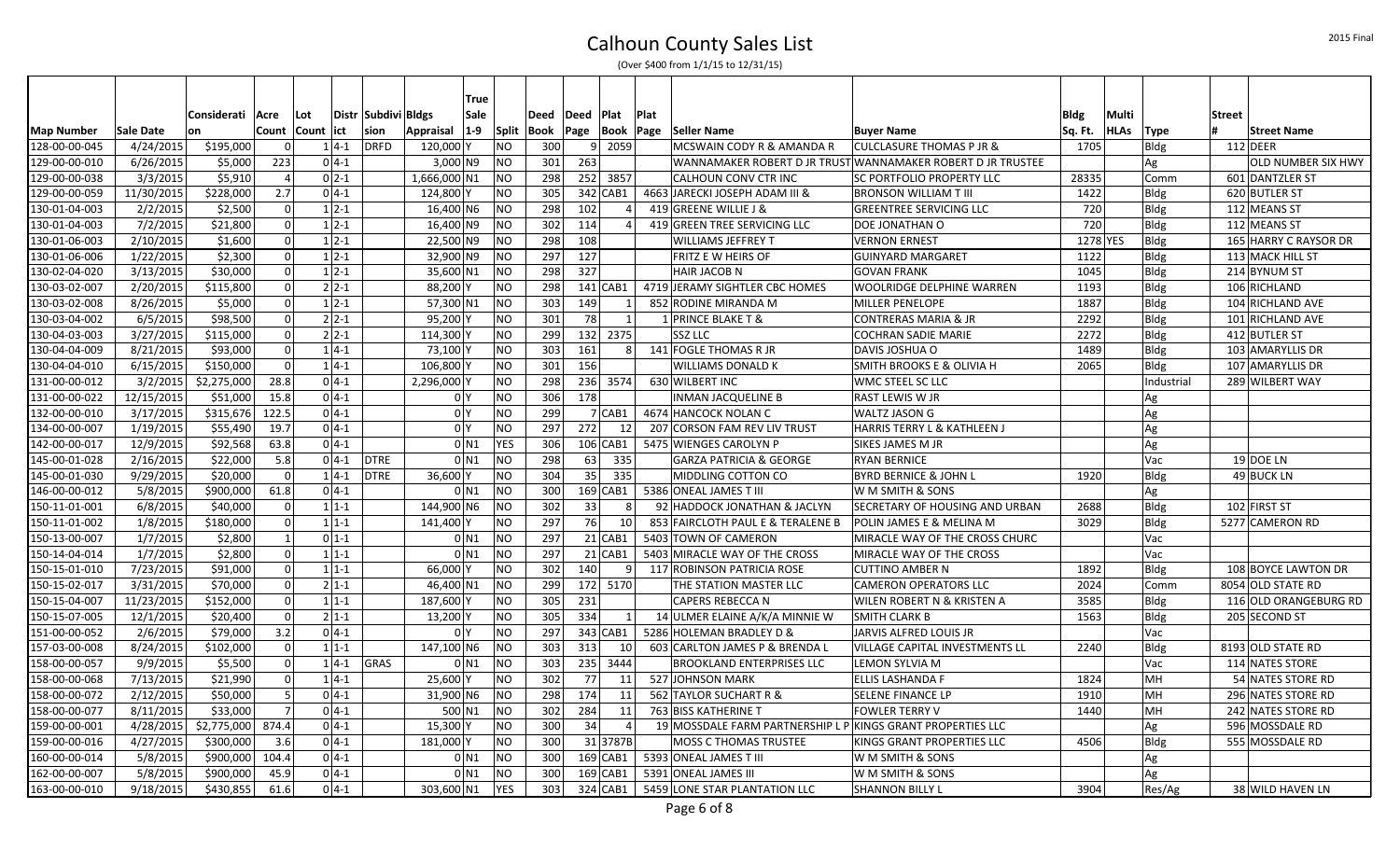|                   |            |             |                 |                     |          |                      |                | True               |                      |            |                |                |                  |                                    |                                         |         |           |             |               |                       |
|-------------------|------------|-------------|-----------------|---------------------|----------|----------------------|----------------|--------------------|----------------------|------------|----------------|----------------|------------------|------------------------------------|-----------------------------------------|---------|-----------|-------------|---------------|-----------------------|
|                   |            | Considerati | Acre            | Lot                 |          | Distr  Subdivi Bldgs |                | Sale               | Deed                 | Deed Plat  |                |                | Plat             |                                    |                                         | Bldg    | Multi     |             | <b>Street</b> |                       |
| <b>Map Number</b> | Sale Date  | on          |                 | Count   Count   ict |          | sion                 | Appraisal      | $1-9$              | <b>Split</b><br>Book |            |                |                | Page  Book  Page | <b>Seller Name</b>                 | <b>Buyer Name</b>                       | Sq. Ft. | HLAs Type |             | #             | <b>Street Name</b>    |
| 167-00-00-019     | 6/15/2015  | \$1,500     | $\Omega$        |                     | $3 4-1$  |                      | 4,400 N1       |                    | NO                   | 274<br>301 |                |                |                  | <b>VERNON ERNEST</b>               | THOMAS ANNIE R & JAMES TYRONE           | 908     |           | <b>Bldg</b> |               | 22 GULIE CR           |
| 168-00-02-003     | 1/22/2015  | \$1,000     | 0               |                     | $5 4-1$  |                      |                | 0 N9               | NO                   | 297<br>156 |                |                |                  | <b>SCOTT MARIE</b>                 | <b>HANES RICKY</b>                      |         |           | Vac         |               |                       |
| 168-00-02-006     | 4/1/2015   | \$2,000     | $\vert$ 3       |                     | $0 4-1 $ |                      |                | $0$ N <sub>1</sub> | NO                   | 299<br>249 |                | 8 <sup>1</sup> |                  | 386 BUCKMAN JULIUS                 | <b>HANES BEN</b>                        |         |           | Vac         |               | 96 SPIGNER            |
| 168-00-02-037     | 1/22/2015  | \$700       | 1               |                     | $0 4-1$  |                      |                | 0 <sub>N9</sub>    | <b>NO</b>            | 297        |                | 142 4042 A     |                  | MARSHALL KRYSTAL                   | <b>HANES RICKY</b>                      |         |           | Vac         |               | 1825 FORT MOTTE RD    |
| 168-00-03-043     | 5/19/2015  | \$60,000    | $\Omega$        |                     | $1 4-1 $ |                      | 116,000 Y      |                    | <b>NO</b>            | 300        |                | $255$ CAB1     |                  | 4619 SIMONEAU RICHARD L            | COOKE JAMES E & MEYERS E CORAN          | 1598    |           | <b>Bldg</b> |               | 167 TOWN SQUARE ST    |
| 169-00-00-005     | 4/23/2015  | \$25,000    | 0               |                     | $1 4-1$  | <b>CNFM</b>          | 0 <sup>1</sup> |                    | <b>NO</b>            | 299        |                | 326 CAB1       |                  | 5428 ORANGEBURG PROPERTIES         | <b>HENDRIX DOYCE WB</b>                 |         |           | Vac         |               |                       |
| 176-00-01-025     | 6/26/2015  | \$2,000     | $\vert$ 1       |                     | $0 4-1$  |                      |                | 0 <sub>N1</sub>    | <b>NO</b>            | 305<br>170 |                |                |                  | <b>BROWN MATTIE LOU</b>            | <b>ELLIS JOE</b>                        |         |           | Vac         |               |                       |
| 176-00-01-063     | 6/12/2015  | \$65,000    | $\vert$ 2       |                     | $0 4-1 $ |                      | 87,500 N6      |                    | <b>NO</b>            | 301<br>246 |                | 11             |                  | 912 FLUDD MARK & LATOYA S          | US BANK TRUST NA                        | 1323    |           | Bldg        |               | 24 EDENS GARDEN LANE  |
| 176-00-02-032     | 1/22/2015  | \$1,000     | 3.5             |                     | $0 4-1 $ |                      |                | 0 N9               | <b>NO</b>            | 297<br>131 |                | 8              |                  | 17 HAYNES RANDOLPH                 | <b>HILL MARION &amp; YOLANDA</b>        |         |           | Vac         |               |                       |
| 177-00-00-020     | 10/30/2015 | \$120.400   | 5               |                     | $0 4-1$  |                      | 0 <sup>1</sup> |                    | <b>NO</b>            | 305        | 51             | 11             |                  | 667 HUNTER JOHNNY F                | POWERHOUSE OF JESUS INC                 | 1248    |           | <b>MH</b>   |               | 200 CARSON RD         |
| 178-00-00-020     | 8/10/2015  | \$55,000    | 13.6            |                     | $0 4-1 $ |                      | 0 <sup>Y</sup> |                    | <b>NO</b>            | 303<br>130 |                | 11             |                  | 424 CONDIT YVONNE R & RALPH E      | RAINS NORMAN L & CHRISTIE JTWR          |         |           | Res/Ag      | 444 VICE      |                       |
| 181-00-02-009     | 10/30/2015 | \$30,000    | 10 <sup>1</sup> |                     | $0 4-1 $ |                      | 0 <sup>1</sup> |                    | <b>NO</b>            | 304<br>289 |                |                |                  | <b>DUBOSE ANDRE</b>                | KISSAM W KELLER                         |         |           | Vac         |               |                       |
| 181-00-02-050     | 10/23/2015 | \$2,000     | $\overline{0}$  |                     | $1 4-1 $ | <b>CRST</b>          |                | 0 <sub>N1</sub>    | <b>NO</b>            | 304<br>237 |                | 209            |                  | STOUDEMIRE RICKY                   | <b>AUSTIN DOROTHY A &amp; AMY K</b>     |         |           | Vac         |               |                       |
| 192-00-00-002     | 6/17/2015  | \$10,000    | 3.8             |                     | $0 4-1$  |                      | 108,200 N6     |                    | <b>NO</b>            | 302        | 82             | 386            |                  | <b>CUTTINO GLENN A JR</b>          | MARINERS ATLANTIC PROTFOLIO             | 1800    |           | Bldg        |               | 1332 NATES STORE RD   |
| 194-00-00-037     | 12/9/2015  | \$225,000   | 0               |                     | $2 4-1 $ | PADD                 | 217,800 Y      |                    | <b>NO</b>            | 306        |                | 171 4041       |                  | MURPHY WESLEY C OR FRANCES F       | SMITH MARK J & GLORIA P JTWROS          | 2743    |           | <b>Bldg</b> |               | 140 ROW BOAT LN       |
| 195-00-00-042     | 2/24/2015  | \$4,000     | 3.2             |                     | $0 4-1$  |                      |                | 0 <sub>N1</sub>    | <b>YES</b>           | 298<br>130 |                | 12             |                  | 73 MORGAN ROBERT E                 | MORALES FRANCISCA MARTINEZ              |         |           | Vac         |               |                       |
| 195-00-00-042     | 11/10/2015 | \$30,000    | 3.2             |                     | $0 4-1 $ |                      | 0 <sup>Y</sup> |                    | <b>NO</b>            | 305        | 38             | 12             |                  | 73 MORGAN ROBERT E                 | BACKMON ROBERT LEE & EARLY H            |         |           | Vac         |               |                       |
| 197-00-00-007     | 9/30/2015  | \$9,000     | 7.9             |                     | $0 4-1$  |                      |                | 0 <sub>N1</sub>    | <b>NO</b>            | 304        |                | $142$ CAB1     |                  | 5249 STILIANIDIS ELENI M           | <b>MCNEIL SCOTT</b>                     |         |           | Ag          |               | HUTTO POND RD         |
| 197-00-00-055     | 5/3/2015   | \$139,500   | 50.5            |                     | $0 4-1$  |                      |                | 0 <sub>N1</sub>    | <b>NO</b>            | 300        |                | 136 2932       |                  | DEFOER EVELYN M                    | <b>CHAVIS MICHAEL W</b>                 | 1344    |           | ResMH/Ag    |               | 7068 CAMERON          |
| 202-00-00-014     | 8/10/2015  | \$157,000   | 45              |                     | $0 4-1$  |                      |                | $0$ N <sub>1</sub> | YES                  | 302        |                | 223 CAB1       |                  | 5449 BLACK MILBRY K ET AL          | <b>COLEMAN RANDY S</b>                  |         |           | Ag          |               |                       |
| 209-00-00-014     | 6/24/2015  | \$160,000   | 36.1            |                     | $0 4-1 $ |                      |                | 0 <sup>2</sup>     | <b>NO</b>            | 301        | 249 CAB1       |                |                  | 5437 BRADSHAW TIMOTHY A            | ANDERSON WILLIAM D                      |         |           | Ag          |               |                       |
| 209-00-00-034     | 8/7/2015   | \$97,226    | 42.3            |                     | $0 4-1$  |                      |                | $0$ N <sub>1</sub> | <b>YES</b>           | 302        |                | $210 $ CAB1    |                  | 5448 NOTTOLI JAMES V & CAROL B     | <b>WOOTERS JOSEPH T &amp; SUZETTE</b>   |         |           | Ag          |               |                       |
| 212-00-00-037     | 1/22/2015  | \$2,200     | $\overline{7}$  |                     | $0 4-1 $ |                      |                | 0 N9               | <b>NO</b>            | 297<br>140 |                |                |                  | <b>SABB BAKER H</b>                | <b>STRICKLAND ROBERT</b>                |         |           | Vac         |               |                       |
| 213-00-00-014     | 1/22/2015  | \$2,000     | $\mathbf{1}$    |                     | $0 4-1$  |                      | 39,700 N9      |                    | <b>NO</b>            | 297<br>138 |                | 9              |                  | 618 GATES WILLIAM ET AL            | <b>STRICKLAND ROBERT</b>                | 1352    |           | <b>Bldg</b> |               | 3598 MCCORDS FERRY RD |
| 215-00-00-033     | 1/22/2015  | \$5,100     | $\vert$ 1       |                     | $0 4-1 $ |                      | 40,400 N9      |                    | NO                   | 297<br>158 |                | 435            |                  | <b>DUKES WENDELL</b>               | <b>ZEIGLER ANGELA</b>                   | 1300    |           | <b>Bldg</b> |               | 687 THREE BRIDGES RD  |
| 215-00-00-033     | 9/2/2015   | \$6,400     | $\vert$ 1       |                     | $0 4-1$  |                      | 40,400 N1      |                    | <b>NO</b>            | 303<br>193 |                | 435            |                  | <b>ZEIGLER ANGELA</b>              | <b>DUKES GEORGE</b>                     | 1300    |           | Bldg        |               | 687 THREE BRIDGES RD  |
| 215-00-00-063     | 12/10/2015 | \$189,900   | $\mathbf{1}$    |                     | $04-1$   |                      |                | $0$ N <sub>1</sub> | <b>YES</b>           | 306        |                | 195 CAB1       |                  | 5479 FAYE BILLIE & CLEMONS SONNY E | <b>RICHBURG AMANDA L</b>                |         |           | Ag          |               |                       |
| 216-00-00-005     | 2/3/2015   | \$206,000   | 36.1            |                     | $0 4-1$  |                      |                | $0$ N1             | <b>NO</b>            | 297<br>319 |                |                |                  | 109 RAST EDWARD M JR               | <b>BOOKHART FARMS 3 LLC</b>             |         |           | Ag          |               |                       |
| 217-00-00-001     | 2/3/2015   | \$206,000   | 35.6            |                     | $0 4-1 $ |                      |                | $0$ N <sub>1</sub> | <b>NO</b>            | 297<br>319 |                |                |                  | 109 RAST EDWARD M JR               | <b>BOOKHART FARMS 3 LLC</b>             |         |           | Ag          |               |                       |
| 218-00-00-013     | 9/30/2015  | \$109,130   | 57.5            |                     | $0 4-1$  |                      | 0 <sup>1</sup> |                    | <b>NO</b>            | 305        |                | $191$ CAB1     |                  | 4811 HERRON PAUL EDWARD            | <b>CSSC HOLDINGS LLC</b>                |         |           | Ag          |               |                       |
| 218-00-00-023     | 9/30/2015  | \$109,130   | 1.2             |                     | $0 4-1$  |                      |                | 0 <sub>N1</sub>    | <b>NO</b>            | 306        |                | 309 CAB1       |                  | 4812 HERRON PAUL EDWARD            | <b>CSSC HOLDINGS LLC</b>                |         |           | Vac         |               |                       |
| 219-00-02-010     | 12/8/2015  | \$29,000    | $\mathbf 0$     |                     | $1 4-1 $ | <b>SNFM</b>          | 5,200 Y        |                    | <b>NO</b>            | 306        |                | 218 1113       |                  | SIGHTLER MARY E                    | <b>BARNES MANNIE W</b>                  | 894     |           | MH          |               | 182 GARDEN LN         |
| 219-00-02-085     | 7/1/2015   | \$55,000    | $\overline{0}$  |                     | $3 4-1 $ | <b>SNFM</b>          | $6,500$ Y      |                    | <b>NO</b>            | 302        |                | 7 1655         |                  | <b>HEBERT TED N &amp; ADDIE J</b>  | GOETOWSKI PAUL G                        | 1464    |           | <b>Bldg</b> |               | 122 FISH HOUSE        |
| 219-00-05-002     | 10/25/2015 | \$35,000    | 2.6             |                     | $0 4-1$  |                      | 0 <sup>1</sup> |                    | <b>NO</b>            | 305        | 6 <sup>1</sup> | 11             |                  | 285 SHIPLEY STEVE S                | <b>SOSA PEDRO F</b>                     |         |           | Vac         |               |                       |
| 219-00-05-008     | 8/13/2015  | \$21,838    | $\Omega$        |                     | $1 4-1$  |                      | 47,400 N6      |                    | <b>NO</b>            | 142<br>303 |                | 285            |                  | <b>MACK MARVELL</b>                | US BANK TRUSTEE                         | 1472    |           | Bldg        |               | 18 GOLDENROD LN       |
| 219-00-05-008     | 12/16/2015 | \$22,900    | 0               |                     | $1 4-1$  |                      | 47,400 N9      |                    | <b>NO</b>            | 307        | 7 <sup>1</sup> | 285            |                  | <b>US BANK TRUSTEE</b>             | <b>GREENE ALFONZO</b>                   | 1472    |           | <b>Bldg</b> |               | 18 GOLDENROD LN       |
| 219-00-05-016     | 11/24/2015 | \$10.900    | 0               |                     | $1 4-1$  | <b>BRGT</b>          |                | 0 <sub>N1</sub>    | NO                   | 305        |                | 299 1809       |                  | THROWER DAVID ET AL                | <b>GATES MELVIN W</b>                   |         |           | Vac         |               | 74 GOLDENROD          |
| 219-00-05-016     | 11/24/2015 | \$10,900    | 0               |                     | $1 4-1 $ | <b>BRGT</b>          |                | 0 <sub>N1</sub>    | <b>NO</b>            | 305        |                | 299 1809       |                  | ANDREWS ARMECIA A                  | <b>GATES MELVIN W</b>                   |         |           | Vac         |               | 74 GOLDENROD          |
| 219-00-05-045     | 5/22/2015  | \$45,000    | 2.4             |                     | $0 4-1 $ |                      |                | 0 <sub>N1</sub>    | <b>YES</b>           | 301        |                | 168 CAB1       |                  | 5435 BRUNER JOHN L II & VINA       | <b>JENKINS RICHARD &amp; CHARLOTTE</b>  |         |           | Vac         |               | 470 OLD RIVER         |
| 220-00-00-036     | 12/22/2015 | \$125,125   | $\overline{3}$  |                     | $0 4-1 $ |                      |                | $0$ N1             | YES                  | 307        | $10$ CAB1      |                |                  | 5480 ARGOS CEMENT LLC              | HSB LAND ACQUISITION LLC                |         |           | Comm        |               |                       |
| 220-00-00-037     | 12/22/2015 | \$125,125   | 42.5            |                     | $0 4-1 $ |                      |                | 0 <sub>N1</sub>    | <b>YES</b>           | 307        |                | $10$ CAB1      |                  | 5480 ARGOS CEMENT LLC              | HSB LAND ACQUISTION LLC                 |         |           | Ag          |               |                       |
| 221-10-00-009     | 4/1/2015   | \$175,000   | $\Omega$        |                     | $2 4-1 $ |                      | 111,900 Y      |                    | <b>NO</b>            | 299        |                | 142 3744       |                  | 3746 HEWITT RUSSELL NEIL &         | <b>WILLIAMS RANGO F &amp; DARLENE G</b> |         | 2324 YES  | <b>Bldg</b> |               | 91&93 SHEARWATER CT   |